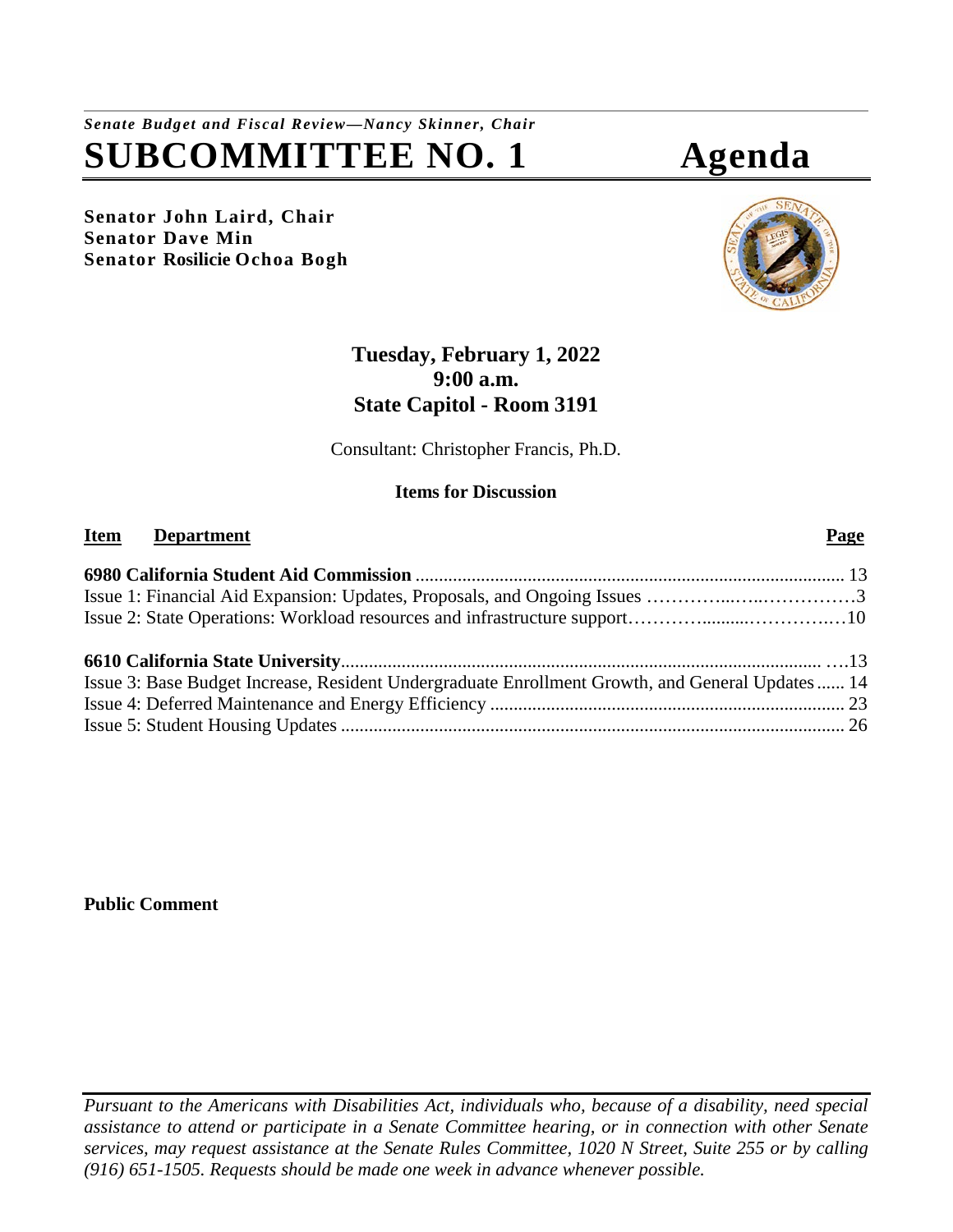## **6980 CALIFORNIA STUDENT AID COMMISSION (CSAC)**

**The California Student Aid Commission (CSAC).** CSAC was created in 1955, and is the state agency responsible for administering financial aid programs for students attending public and private universities, colleges, and vocational schools in California. The mission of CSAC is to promote educational equity by making postsecondary education affordable for all Californians by administering financial aid and outreach programs. The Commission consists of 15 members; 11 members are appointed by the Governor and confirmed by the Senate, 2 members are appointed by the Senate Rules Committee, and 2 members are appointed by the Speaker of the Assembly. In general, members serve four-year terms; the two student members, appointed by the Governor, serve two-year terms.

|                                                       |                                          | <b>Positions</b> |         |             | <b>Expenditures</b> |             |             |  |
|-------------------------------------------------------|------------------------------------------|------------------|---------|-------------|---------------------|-------------|-------------|--|
|                                                       |                                          | 2020-21          | 2021-22 | 2022-23     | 2020-21*            | 2021-22*    | 2022-23*    |  |
| 5755                                                  | <b>Financial Aid Grants Program</b>      | 115.6            | 139.7   | 144.7       | \$2,428,504         | \$3,596,181 | \$3,878,176 |  |
| TOTALS, POSITIONS AND EXPENDITURES (AII)<br>Programs) |                                          | 115.6            | 139.7   | 144.7       | \$2,428,504         | \$3,596,181 | \$3,878,176 |  |
| <b>FUNDING</b>                                        |                                          |                  |         | 2020-21*    | $2021 - 22*$        |             | 2022-23*    |  |
| 0001                                                  | <b>General Fund</b>                      |                  |         | \$2,000,015 |                     | \$2,689,352 | \$3,457,282 |  |
| 0784                                                  | <b>Student Loan Operating Fund</b>       |                  |         |             |                     | 100         |             |  |
| 0995                                                  | Reimbursements                           |                  |         | 427.707     |                     | 433,790     | 420,509     |  |
| 3263                                                  | College Access Tax Credit Fund           |                  |         |             | 782                 | 439         | 385         |  |
| 8506                                                  | Coronavirus Fiscal Recovery Fund of 2021 |                  |         |             |                     | 472,500     |             |  |
|                                                       | <b>TOTALS, EXPENDITURES, ALL FUNDS</b>   |                  |         | \$2.428.504 |                     | \$3,596,181 | \$3,878,176 |  |

#### **3-YEAR EXPENDITURES AND POSITIONS**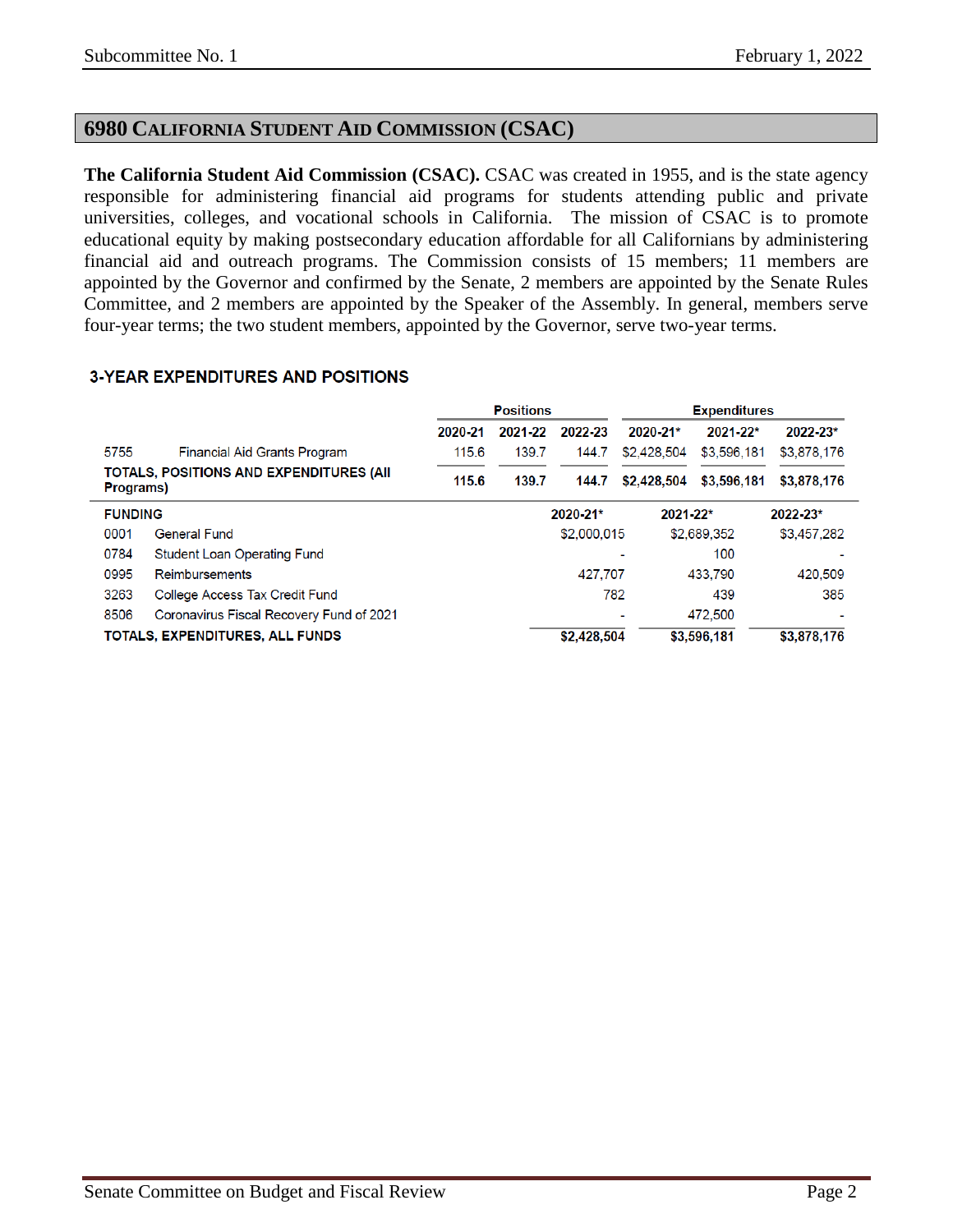#### **Issue 1: State Financial Aid Expansion: Updates, Proposals, and Ongoing Issues**

## **Panel**

- Marlene Garcia, Executive Director, California Student Aid Commission
- Jake Brymner, California Student Aid Commission
- Gabriela Chavez, Department of Finance
- Lisa Oing, Legislative Analyst's Office

## **Background**

**Middle Class Scholarship Program (MCS) 1.0 and 2.0.** MCS started in 2014, and is only available to eligible students attending UC or CSU.Under the first iteration of the program, MCS 1.0, students with household incomes and assets each under \$171,000 may qualify for an award that covered a portion of their tuition and systemwide fees (when combined with all other public financial aid). CSAC provided these scholarships to eligible students who fill out the FAFSA. This program significantly changed as part of the 2021 Budget Act in the following ways:

- AB 132 specifies that starting with the 2022-23 academic year; an eligible student shall receive a that helps cover *the total cost of attendance* at UC and CSU*.* The award amount for each student is now the difference between the cost of attendance and other financial aid and family and student contributions.
- The budget agreement noted that funding for MCS program will increase by \$515 million in 2022-23, bring total funding to \$632 million. SB 169 requires UC and CSU to provide at least the same level of institutional financial aid for students as provided in 2021-22.
- The law also requires UC and CSU to report on information regarding program participation, student loan amounts, and cost-of-attendance, among others, as specified. The law also clarifies the award amount for students enrolled part-time.

**Cal Grant Equity Framework and AB 1456.** In the fall of 2019, CSAC – pursuant to a request from state legislative leaders who focus on higher education access and affordability issues – convened a Cal Grant Reform Work Group (Work Group) to make policy and fiscal recommendations for modernizing state financial aid. On March 6, 2020, CSAC released a follow-up publication entitled "Cal Grant Modernization: A Vision for the Future" that incorporated the recommendations of the Work Group. The new Cal Grant Equity Framework proposed by the Student Aid Commission would establish a "Cal Grant 2" for to provide a non-tuition award for CCC students and a "Cal Grant 4" to provide a tuition award for students at public universities or defined award amounts for students at private institutions.

- Cal Grant/2 was proposed to expand grant aid to California community college students by guaranteeing access grants of up to \$6,000 for low-income students who meet the specified requirements. Access grants would help defray non-tuition costs, such as housing, food, transportation and other educational expenses. The proposed Cal Grant/2 also included access for returning adults and students with dependents.
- Cal Grant/4 was proposed to guarantee financial aid to cover tuition and fees for low to middleincome students who meet specified requirements and attend a qualifying four-year college or university (UC, CSU, or Cal Grant eligible private institution). Cal Grant/4 was proposed to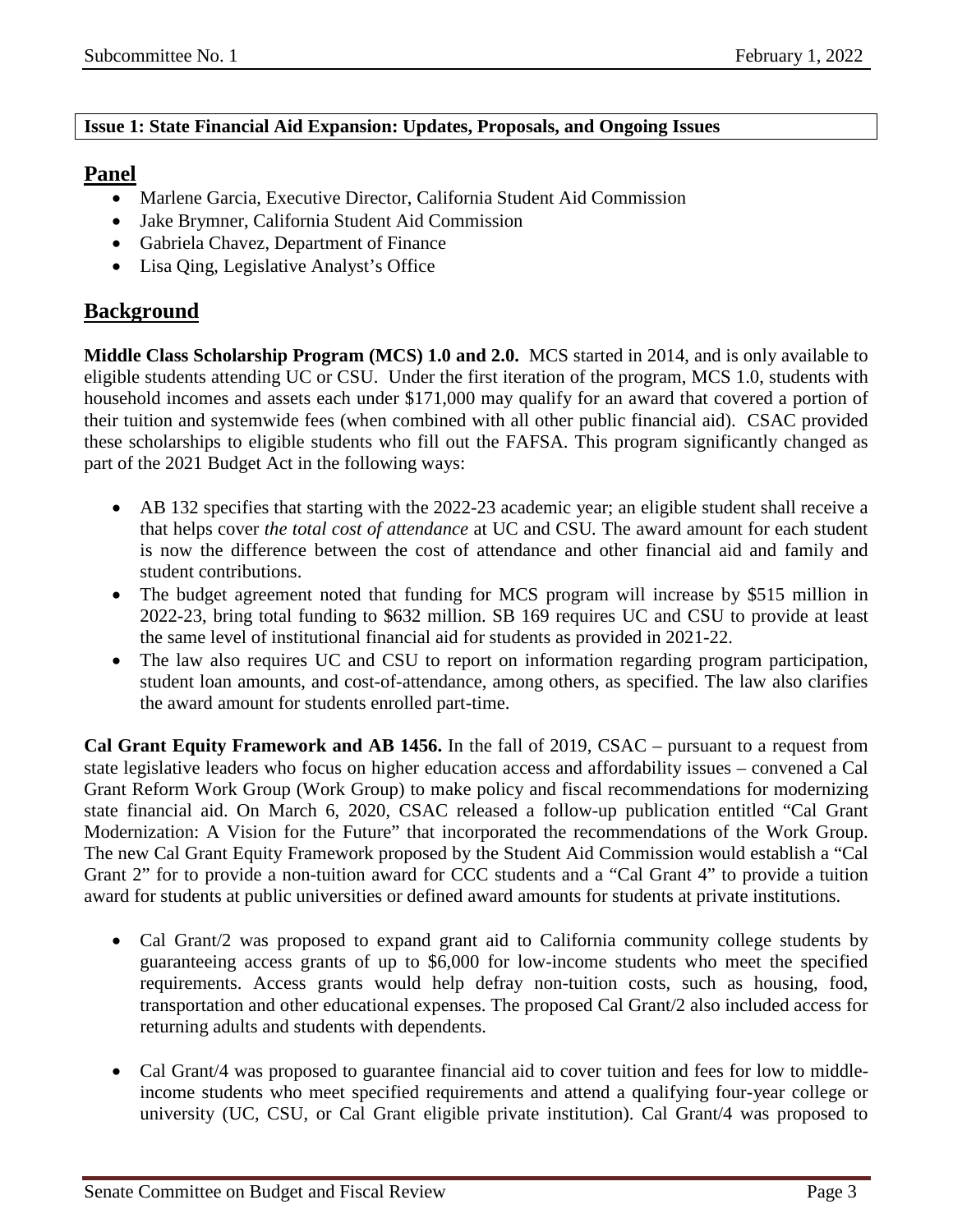increase access to baccalaureate pathways for returning adults. Cal Grant/4 provides awards regardless of year in school and urges colleges and universities to target institutional financial aid resources to fund non-tuition access awards for the highest need students.

**Cal Grant Expansion in 2021 Budget Act.** AB 132 (Committee on Budget) Chapter 144, Statutes of 2021 established the California Community College Expanded Entitlement Awards, which eliminates the age and time out of high school Cal Grant eligibility requirements for CCC students. The bill specified that CCC Expanded Entitlement Awards may retain their Cal Grant Award when they transfer to a UC or CSU. The budget provided \$152.8 million for this purpose.

**AB 1456 Veto.** AB 1456 (Medina, McCarty, and Leyva) would have enacted the Cal Grant Equity Framework for financial aid awarded during the 2022-23 academic year. However, citing "significant cost pressures to the state, likely in the hundreds of millions of dollars annually," as well as the investments and agreements made in the 2021 Budget Act, AB 1456 was vetoed.

## **Governor's Budget Proposals for 2022-23**

Relevant financial aid proposals include the following:

**Middle Class Scholarship**. The Governor's budget proposes an increase of \$515 million ongoing General Fund, for a combined total of \$632 million, to support a modified version of the Middle Class Scholarship Program that will focus resources toward reducing a student's total cost of attendance. As previously mentioned, this augmentation was included in the 2021-22 budget agreement. The table below shows recipients, total spending, and average award amount. The increase in recipients and total spending reflect changes due to the 2021 Budget Act.

#### **Middle Class Scholarships**

|                              | 2020-21       | 2021-22          | 2022-23          |
|------------------------------|---------------|------------------|------------------|
|                              | <b>Actual</b> | <b>Estimated</b> | <b>Projected</b> |
| Recipients                   | 55,421        | 59,850           | 360,112          |
| Total spending (in millions) | \$114         | \$117            | \$632            |
| Average award                | \$2,060       | \$1,955          | \$1,755          |

**Cal Grant Program Adjustments**. The Governor's budget proposes a decrease of \$43.8 million onetime General Fund in 2021-22 and an increase of \$143.8 million ongoing General Fund in 2022-23 to reflect: 1) Revised estimates of the number of new and renewal Cal Grant awardees in 2021-22 and 2022-23 and 2) The impact of the UC's recently adopted cohort-based tuition model, which increases Cal Grant tuition and fee award amounts for some UC students beginning in the 2022-23 academic year.

The state's Cal Grant entitlement program is now estimated to provide over 502,000 financial aid awards to students who meet specified eligibility criteria in 2022-23, including more than 170,000 awards to CCC students newly eligible due to the entitlement expansion made in the Budget Act of 2021. Students who demonstrate financial need, but do not meet all of the criteria for entitlement awards, may qualify for one of 13,000 proposed competitive Cal Grant awards. The majority of these awards provide a stipend to cover some living expenses, such as housing, food, and transportation.

#### **Cal Grants**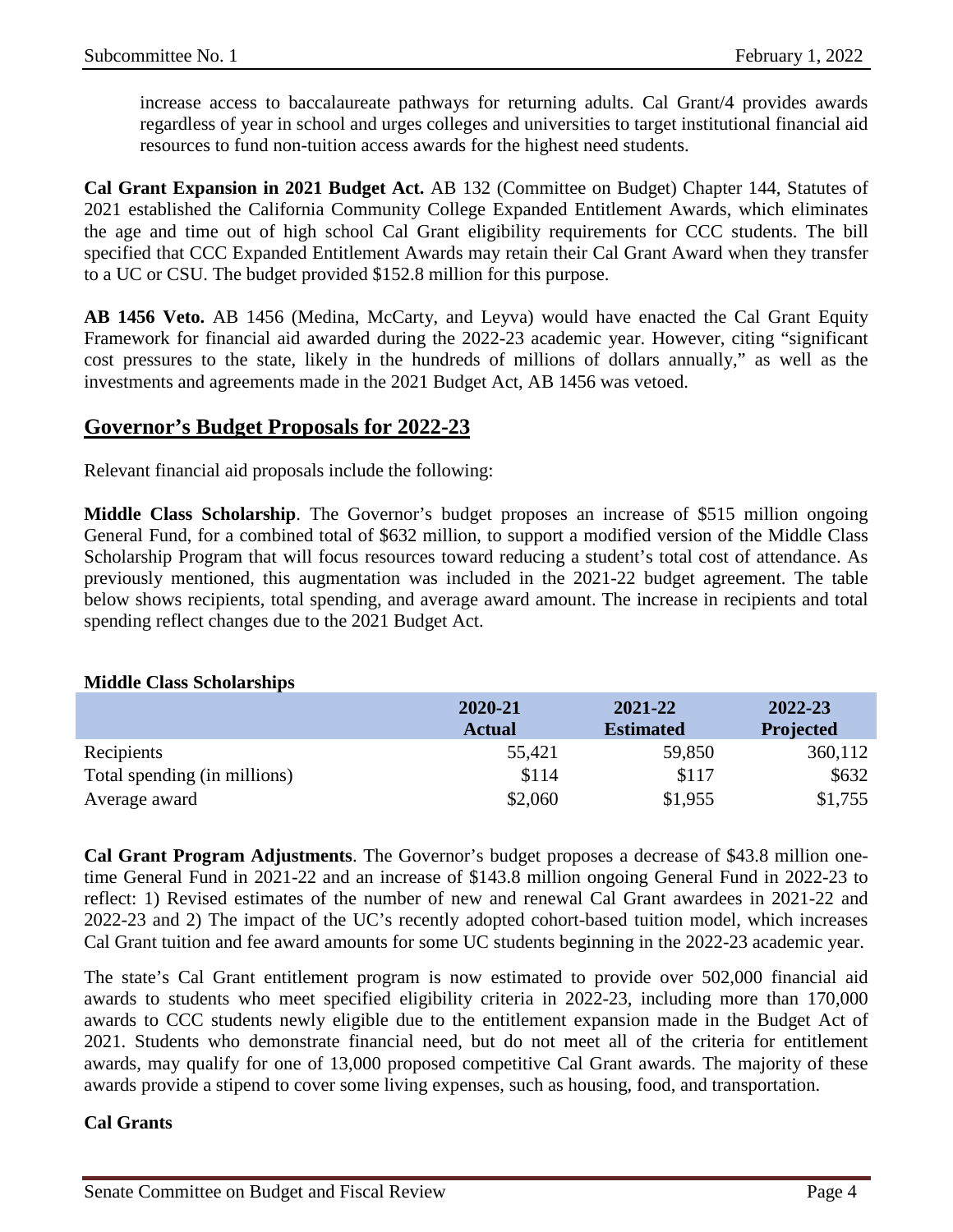|                                          | 2020-21<br><b>Actual</b> | 2021-22<br><b>Estimated</b> | 2022-23<br><b>Projected</b> |
|------------------------------------------|--------------------------|-----------------------------|-----------------------------|
| Recipients                               | 373,557                  | 464,660                     | 502,433                     |
| Total spending $(in \text{ millions})^a$ | \$2,240                  | \$2,604                     | \$2,792                     |
| Average award <sup>a</sup>               | \$5,997                  | \$5,604                     | \$5,556                     |

<sup>a</sup> Includes spending on Students with Dependent Children and Foster Youth supplemental awards. Excludes College Access Tax Credit. Excludes Dreamer Service Incentive Grant.

## **Staff Comments**

**Remaining Gaps in Financial Aid Reform- Barriers remain in accessing Cal Grants.** The 2017-18 budget required CSAC to report by February 1, 2018, on options to consolidate existing programs. The intent of the report was to lower students' total cost of college attendance, which includes tuition and fees, books and supplies, transportation, and room and board. The goal of the report was to identify: (1) similarities between the state's nine grant and scholarship programs and the four loan assumption programs, including similarities in student and family eligibility requirements, (2) options for how programs could be streamlined or consolidated, and (3) any technology or systems barriers, or other challenges to streamlining or consolidating programs.

CSAC contracted with the Century Foundation, and released a report *Expanding Opportunity, Reducing Debt: Reforming California Student Aid*, on April 3, 2018. The report recommended the state: (1) combine major CSAC programs into one Cal Grant entitlement that would be available without regard to students' age, time out of high school, and high school GPA, (2) revise the expected family contribution, and (3) create a standardized methodology to determine the cost of attendance that takes into account regional cost of living. CSAC endorsed three aspects of reform: (1) streamlining financial aid and closing gaps by utilizing a GPA requirement of 2.0 across all programs, and allow Cal Grant B students to receive their tuition award in their first year, (2) consolidating Cal Grant A, B, C and the Middle Class Scholarship into a single program, and (3) increasing the Cal Grant B Access Award from \$1,672 to \$3,000.

The 2021 Budget Act agreements addressed some longstanding gaps to Cal Grant. While the 2021 Budget Act removed age and time out of high school limitations for CCC students seeking a Cal Grant, however, several barriers remain:

1. **Total Cost of Attendance, COVID-19 Impacts, and Federal Assistance.** While California has one of the country's most robust financial aid systems, it is primarily focused on covering tuition costs. The stipends associated with the Cal Grant B and the Cal Grant C programs provide some aid for living expenses, \$1,648 and \$1,094 respectively; however, these stipends do not come close to covering the cost of living expenses associated with basic needs, like food, housing, technology, and transportation. In the most recent Student Expenses and Resources Survey, CSAC found that a third of California students reported being food or housing insecure. In further surveys administered by the Commission, students have indicated that their food and housing expenses have increased since the onset of the COVID-19 pandemic. Moreover, over the past two decades, the value of the maximum access award has grown at a much slower rate than college costs and had it kept pace with the growth of non-tuition costs, it would worth about \$3,200 – nearly double its current amount.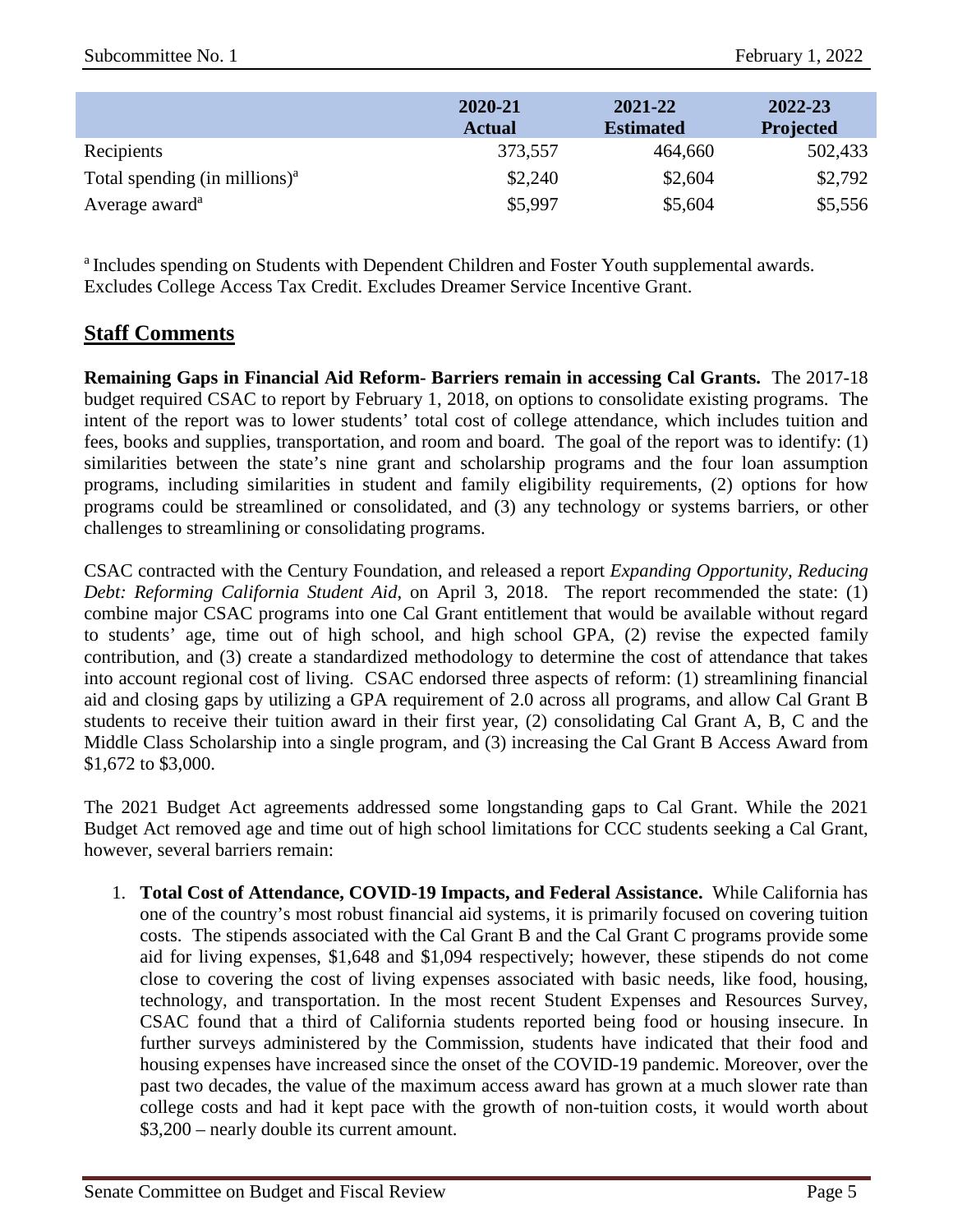Tuition at the CCC is the lowest in the nation; however, living expenses can exceed \$20,000 for a student living off-campus. CCPGs are widely available to help students with tuition and fee costs, but fees make up, at most, 10 percent of total college costs, and state and institutional grant aid for living expenses are limited.

To cover living expenses, many students must work part-time or even full-time jobs. This can have a negative impact on student outcomes and increase their time to earn a degree. Research by the American Council on Education indicates that students working more than 15 hours per week are more likely to drop out of college than those working fewer than 15 hours.

The Legislature may wish to continue to identify holistic approaches to address total cost of attendance at the state's public higher education segments, including whether the current Access Award amount or the institutional financial aid framework is appropriate in addressing student needs. For example, an annual award adjustment could be considered, based on the California Consumer Price Index, to ensure that its purchasing power does not erode over time as nontuition costs rise.

As well, the total cost of attendance could be further addressed by leveraging federal resources. California can, for example, better leverage federal resources through the Supplemental Nutrition Access Program (SNAP, or CalFresh in California) by providing more students with a Cal Grant tuition award that utilizes Temporary Assistance for Needy Families (TANF) funding. Students that receive a Cal Grant award for tuition that includes TANF funds qualify for an exemption to the federal restrictions on student access to SNAP, allowing them to apply for this important benefit. CSAC analysis suggests that California could access over \$100 million in additional federal funds through SNAP benefit.

2. **Complexity of the Cal Grant program.** While the 2021 Budget Act made the Cal Grant program more inclusive, it also further contributed to the existing complexity of the program. As outlined above, there are currently eight different types of Cal Grant with varying requirements based on income, GPA, and the segment they attend. The complexity of the Cal Grant makes understanding and predicting the availability of financial aid very challenging, particularly for first-generation students. Other state efforts to help families plan and save for their student's postsecondary education could be advanced by establishing a more user-friendly and understandable state financial aid system.

For example, to simplify and streamline processes, the Legislature may wish to consolidate the multiple Cal Grant awards and better integrate eligibility calculations with federal Pell Grant eligibility. As the federal government implements changes to simplify the application process for federal financial aid, California has the opportunity to align state aid policy with those goals. Further simplification and streamlining will enable earlier and clearer communication to families and create a simpler process that will lower barriers to applying for and accessing aid.

3. **GPA requirements.** Students must still provide a transcript or college GPA to demonstrate eligibility for Cal Grant entitlements. This is not in line with the open-access nature of community colleges that serve adult learners who may not have ready access to their transcript or do not meet the 2.0 GPA requirement. Because 40 percent of community college students are 25 and older, many may be unable to get their transcripts from high schools. Removing the GPA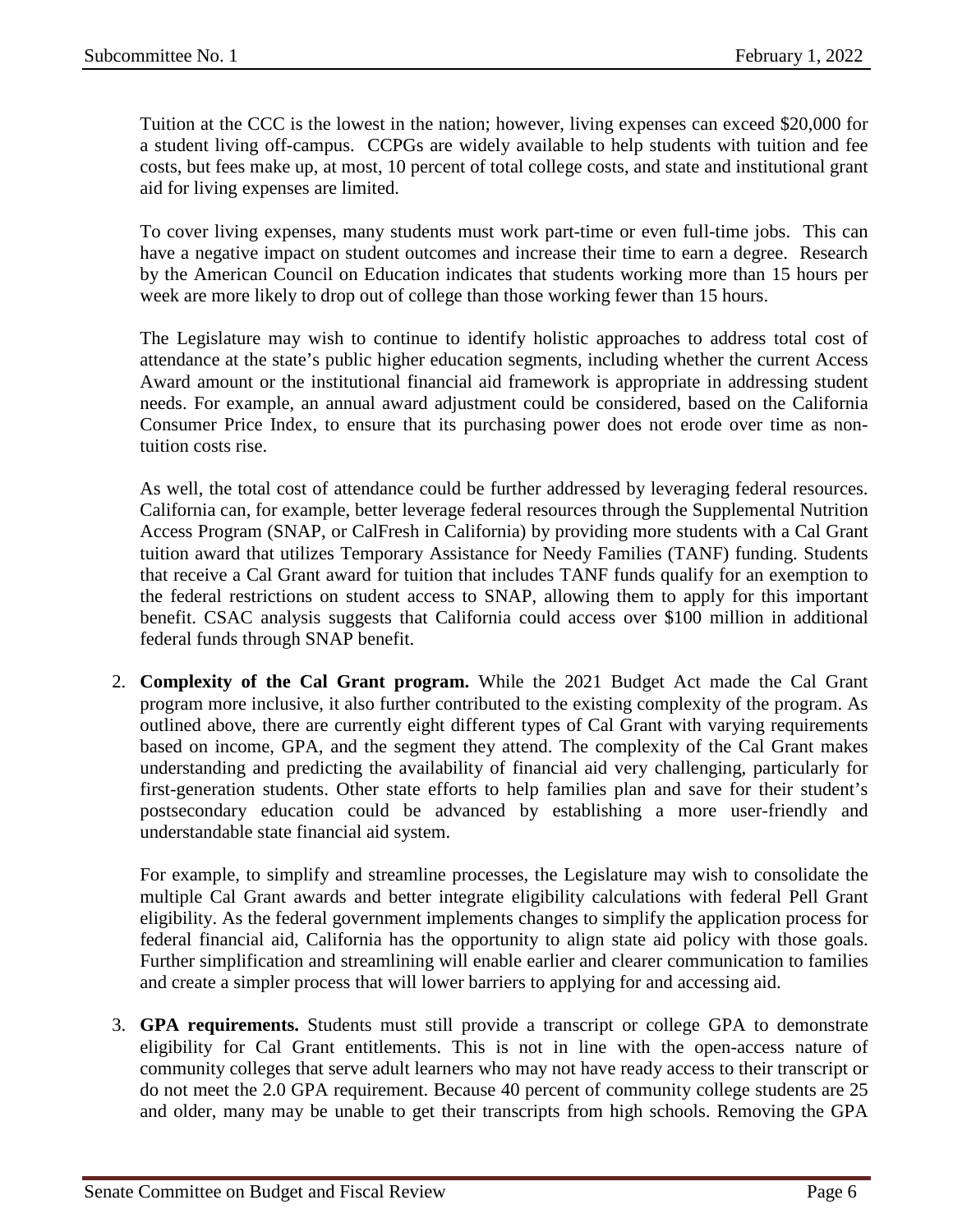requirement would have eliminated the need to find old high school grade records, especially for students who last attended high school decades ago or students who attended high school in a different state. As well, advocates have argued that high school performance is often less relevant to an older student's ability to succeed in college.

There are also three different GPA requirements (2.0 for Cal Grant B, 2.4 for the Transfer Entitlement, and 3.0 for Cal Grant A) for students at four-year institutions depending on the type of Cal Grant for which they are eligible, which leaves gaps in coverage depending on a student's income and qualification for a Cal Grant A or B.

- 4. **Time out of high school requirement for incoming students who go directly to UC, CSU, and private institutions.** Students must still apply for aid within one year of high school graduation to qualify for a Cal Grant entitlement if they enroll at a four-year institution. The LAO previously estimated, prior to adoption of CCC Entitlement Awards, that offering awards to these students would result in about 49,000 additional paid recipients at a cost of about \$332 million.
- 5. **Age cap on transfer student access to Cal Grants. S**tudents that do not receive a Cal Grant while at CCC or that transfer to a private institution are only eligible for a Cal Grant entitlement if they are under age 28 by Dec. 31 of the award year. This creates a barrier to financial aid access for adult learners or students that are advised to retain their Cal Grant eligibility until they enroll at a four-year institution.
- 6. **Supplemental Cal Grant support for foster youth and students with dependent children**  lacking for those attending an independent nonprofit college or university. Over the past two years, the state has created \$6,000 supplemental Cal Grant awards for these students; however, that eligibility is currently limited to such students attending a University of California, California State University, or California Community College. The Legislature may wish to extend this support to these students who choose to attend a nonprofit higher education institution as it will further simplify Cal Grant eligibility and promote greater equity in access to this financial support for students.
- 7. **Transfer entitlement portability for community college transfer students to cover students transferring to an independent nonprofit college or university.** The elimination of age and time out of high school restrictions for community college students to access a Cal Grant award led to the expansion of access for these awards. If a CCC student transfers to a private university, then they are unable to bring their CCC Expanded Entitlement award with them however. The portability of their remaining eligibility upon transfer to a four-year university was limited to a UC or CSU. Students transferring to privates are essentially still subject to age requirements they can switch award types to Transfer Entitlement if they're under age 28, but if they're over age 28 then they would need to compete for a Competitive award. As a result, those community college students who transfer to an ICCU will not be guaranteed a Cal Grant. The Legislature may wish to address this to ensure that community college students with the Expanded Entitlement who transfer are guaranteed a Cal Grant at an ICCU.

**Student Debt in CA as of 2020.** Students that attend California public colleges and universities have some of the lowest debt in the nation upon graduation. According to the Project on Student Debt, by The Institute on College Access and Success (TICAS), average student debt at graduation in 2020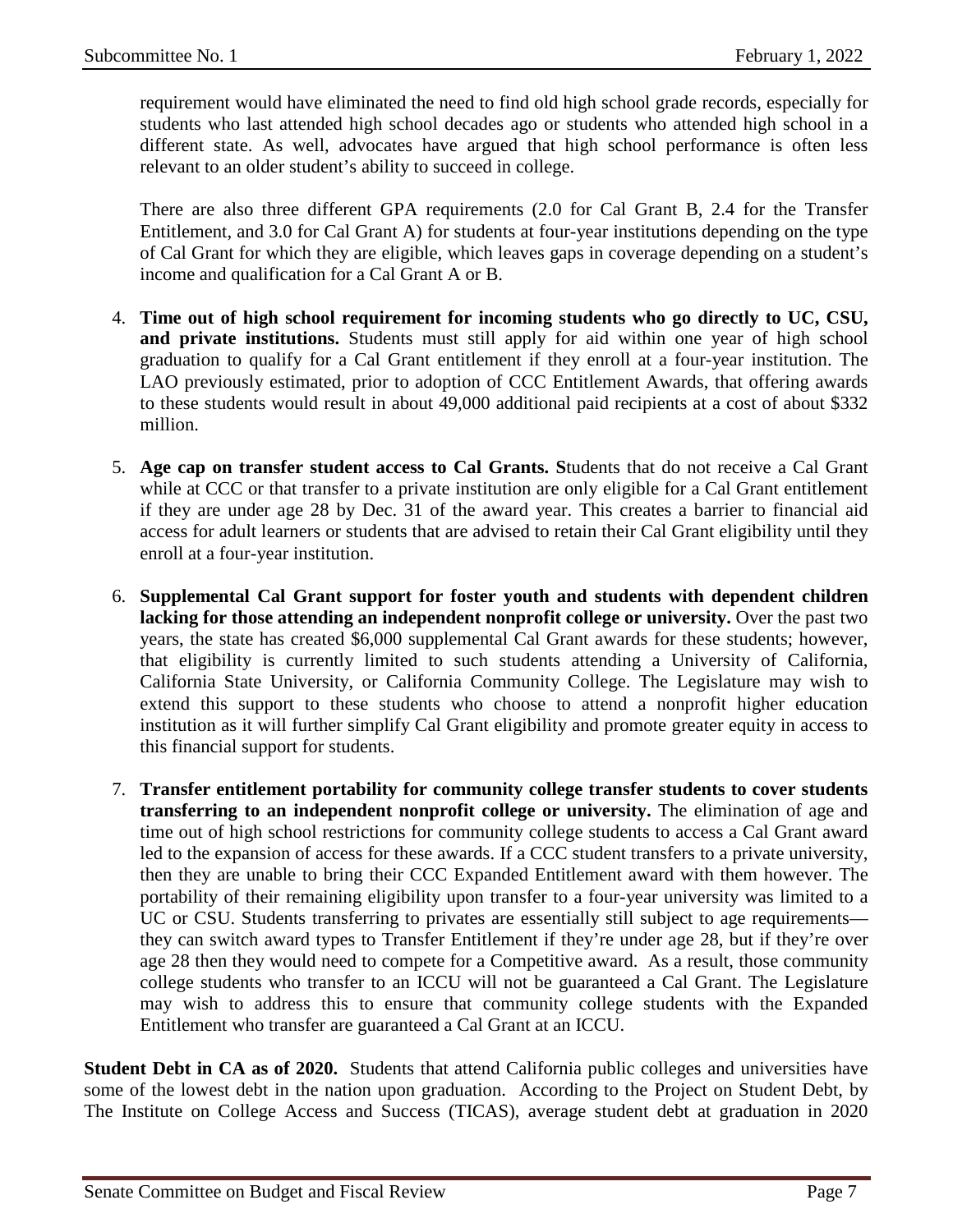ranged from \$18,350 in Utah to \$39,950 in New Hampshire, and new graduates' likelihood of having debt varied from 39 percent in Utah to 73 percent in South Dakota. In nineteen states, average debt was more than \$30,000, and it was over \$35,000 in six states.

In 2019-20, 46 percent of California college graduates had student loan debt. The average debt load of a California college graduate in 2019-20 was \$21,125, placing the state third lowest in the nation on this measure. In 2019-20, 44 percent of students graduating from UC had some form of student loan debt, with an average amount of \$18,101. At CSU, 49.8 percent of students who graduated in 2016-17 had some form of student loan debt, with an average amount of \$17,346. Given these figures, the Legislature may wish to continue efforts to phase out dependence on student loans to establish "Debt Free Education."

**Remaining Gaps in Financial Aid Reform- Debt Free Education and Funding MCS 2.0.** Though there is a combined total of \$632 million to support a modified version of the Middle Class Scholarship Program that will focus resources toward reducing a student's total cost of attendance in 2022-23 the full implementation costs are projected to be approximately \$2.6 billion. This estimate from CSAC does not include state operations funding and staffing to effectively implement reform, revised form of the MCS program and support campus partners in transitioning to this new approach. As well, this estimate does not contain any potential administrative considerations from the UC and CSU. Given the new provisions in MCS 2.0, which address the total cost of attendance for qualifying CSU and UC students, the Legislature may wish to consider additional budget actions to fully fund Debt Free Education through the Middle Class Scholarship for eligible UC and CSU students.

## **Suggested Questions:**

- CSAC, Cal Grant Reform: What does CSAC see as the biggest barriers and most urgent issues to Cal Grant accessibility that remain and why? How many people are prevented from accessing Cal Grants because of these barriers? Does CSAC have an associated cost estimate to address these issues?
- CSAC, On implementation of CCC Entitlement Program:
	- o To date, what steps have CSAC taken to implement the CCC Entitlement Program?
	- o Please provide the subcommittee with an update on the number of new award offers, as well as what is known to date about paid rates.
	- o Has CSAC encountered any challenges with implementation?
- CSAC, On implementation of MCS 2.0:
	- o To date, what steps have CSAC taken to implement the revamped MCS?
	- o What data, if any, has CSAC collected about it?
	- o Assuming no changes to the proposed amounts in the final budget for 2022-23, what challenges, if any, does CSAC envision as it implements this revamped program?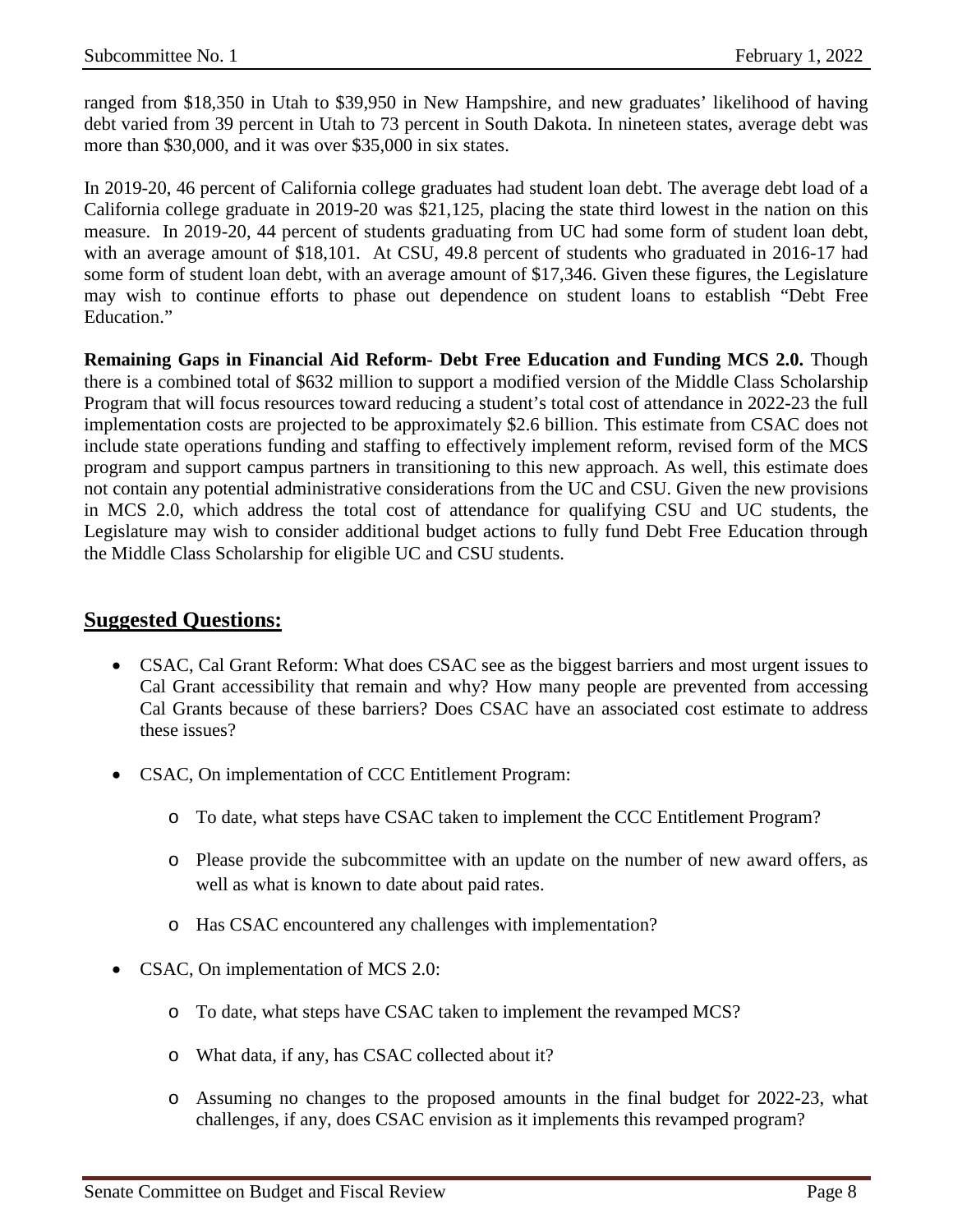- o What are the overall differences in implementation activities between the previous and new versions of the MCS?
- o Can you explain how these challenges could impact a student's decision timeline? In other words, are there impacts from the student perspective that would need to be addressed?
- o Does CSAC believe that any statutory changes are needed to improve program implementation?

**Staff Recommendation.** Hold Open Governor's proposals.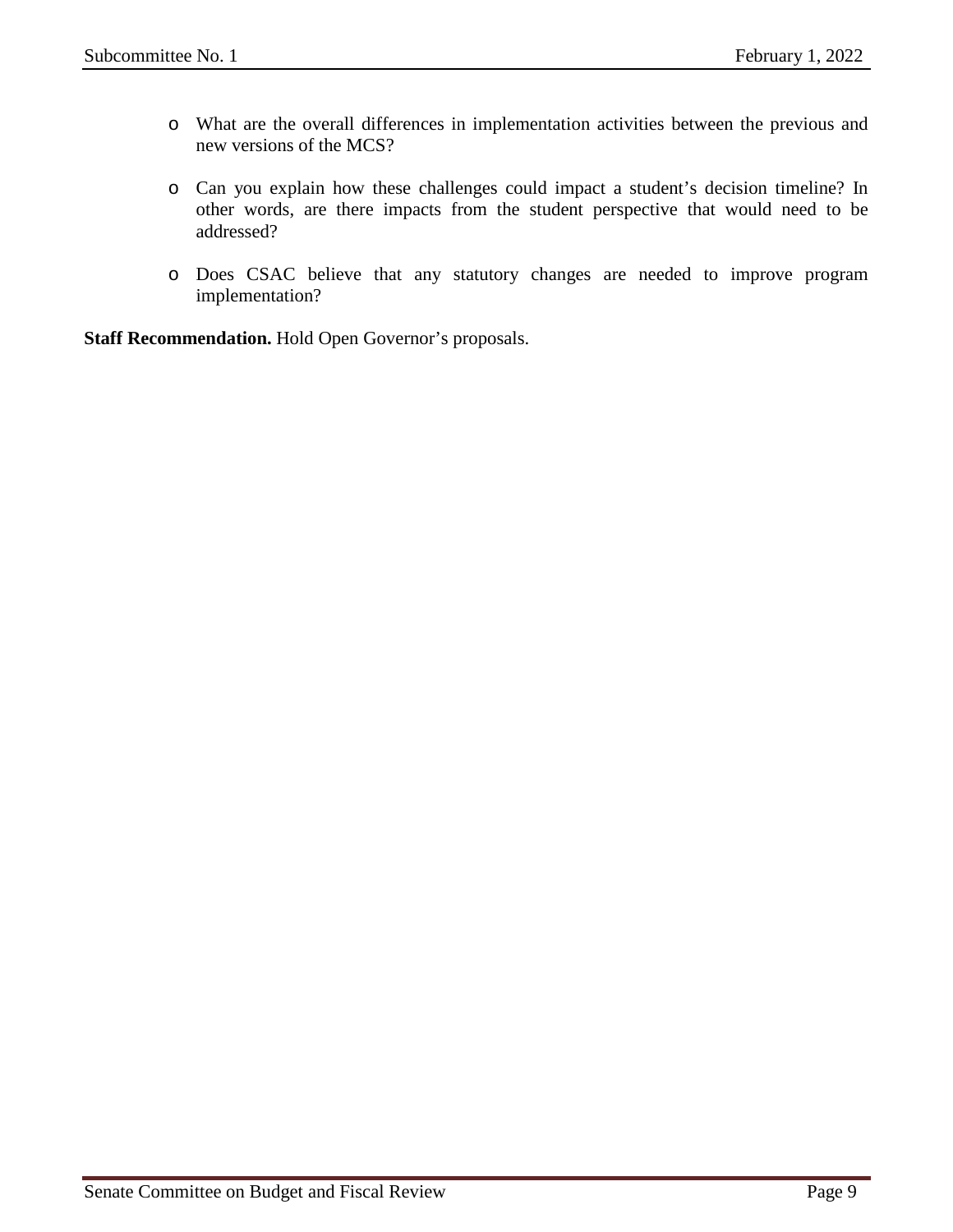#### **Issue 2: State Operations: Workload resources and infrastructure support**

## **Panel**

- Jake Brymner, California Student Aid Commission
- Gabriela Chavez, Department of Finance
- Lisa Qing, Legislative Analyst's Office

## **Governor's Budget Proposals**

The Governor's budget proposes \$979,000 General Fund that includes:

- 1. \$479,000 of which is ongoing, and position authority for five full-time permanent positions to provide CSAC with the necessary staffing and financial resources to continue serving students, high schools, colleges, and other education partners for all of the financial aid programs under its administration and,
- 2. \$500,000 one-time General Fund to augment the Cash for College program, a longstanding program that offers workshops to help students complete their financial aid applications. The one-time amount would be added to the program's ongoing funding level of \$328,000, bringing total funding to \$828,000 in 2022-23. The funds would go to the program's regional coordinating organizations—typically nonprofit entities that provide support to the high schools and colleges hosting the workshops. The Administration indicates the proposed augmentation would be distributed to the seven existing regional coordinating organizations, as well as up to 15 new organizations in areas of the state that are not currently covered by the program and have low financial aid application rates.

## **Background**

The Governor and the Legislature have supported numerous education initiatives that underscore the idea that California's economically disadvantaged students deserve more resources to overcome the extra obstacles they face in achieving their goals. CSAC staff provide resources and personal assistance to thousands of California's students on a daily basis. In addition to implementation and oversight for the initiatives mentioned earlier in this agenda, CSAC is also preparing for the federal government's Free Application for Federal Student Aid (FAFSA) simplification scheduled for October 1, 2023. The prominent changes from the FAFSA simplification include reducing the questions from over 100 to approximately 40 and replacing the Expected Family Contribution (EFC) with the Student Aid Index (SAI). While the simplification efforts will benefit students tremendously, CSAC will need to perform extensive programming changes from the receipt of the FAFSA data from United States Department of Education (USDE), all state financial aid processing programs including the Cal Grant program, and updating the California Dream Act Application (CADAA) to mirror the simplified FAFSA.

Most notably, the state expanded the Cal Grant entitlement program for community college students; revamped the Middle Class Scholarship program; instituted a new requirement for school districts to verify that high school seniors complete college financial aid applications; and launched several major one-time initiatives related to teacher preparation, displaced workers, and work-study opportunities. (These changes were highlighted in Issues 1 and 2). The five proposed positions consist of:

- Two program technicians to provide additional call center support to students.
- One associate governmental program analyst to support school districts with the new financial aid application requirement.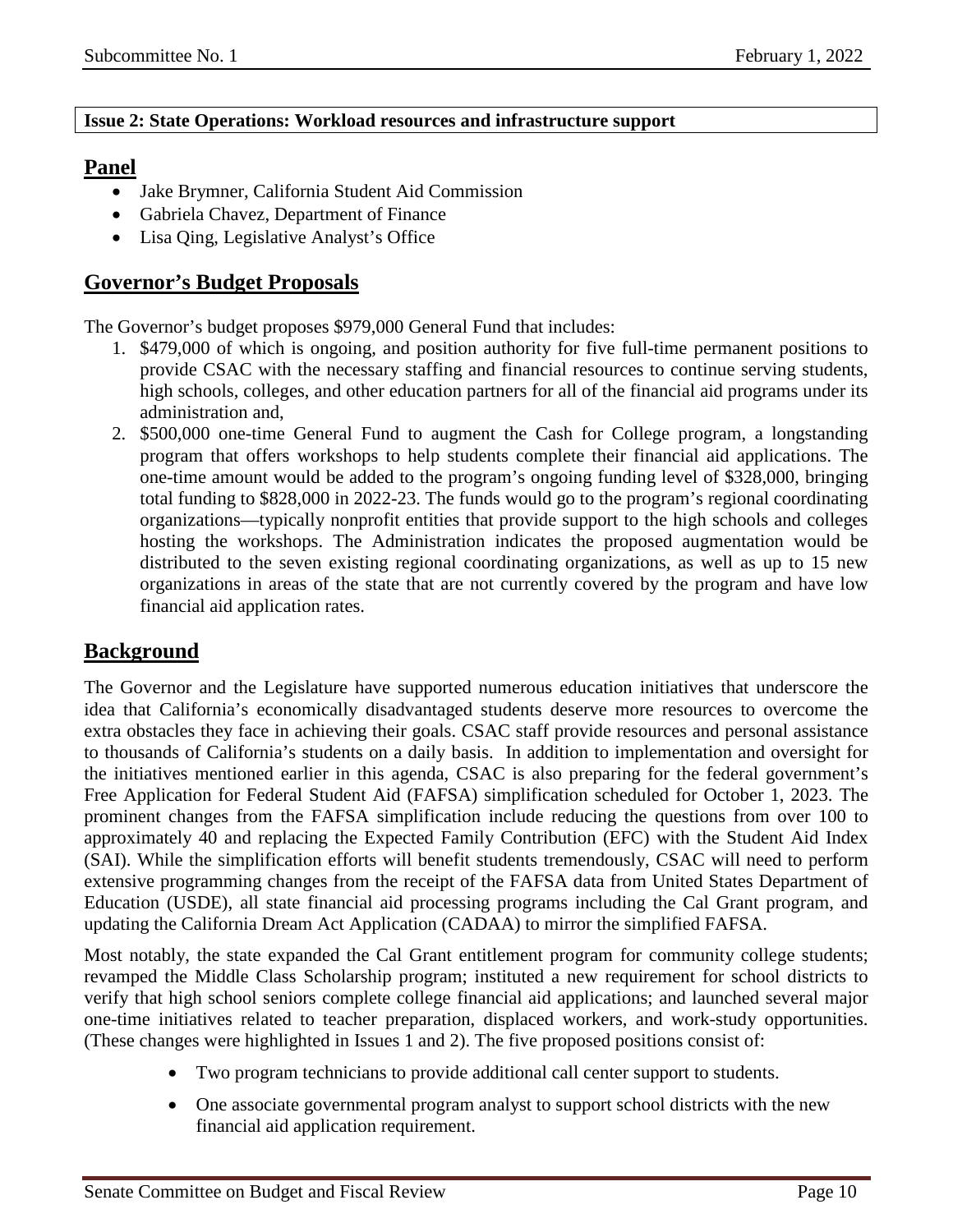- One attorney to provide legal counsel related to the new and expanded programs.
- One research data specialist to support the Cradle to Career data system and other programs. (This position would be funded by \$150,000 ongoing General Fund provided to CSAC in 2021-22 for the Cradle to Career data system.)

CSAC also notes that the additional staff will help in the following ways:

- 1) The Customer Assistance and Processing Unit (CAPU) is the Commission's call center for all student, parent, and general public inquiries, including questions about all types of financial aid. CAPU's responsibility is to provide timely, accurate and consistent financial aid information to students, parents, schools, and other stakeholders. Staff duties include, but are not limited to, answering customer calls, responding to customer emails, keying customer forms, updating student accounts, updating the California Dream Act Application (CADAA) information, responding to other inquiries, sending ad hoc customer notifications, and maintaining unit statistics. CAPU staff will be able to serve more student calls and maintain or decrease the abandon rate from this year.
- 2) ISU receives all of the high school and college inquiries, from questions that take less than a minute to more complex calls that can last up to an hour. Not considered to be a call center, the ISU staff provides guidance for all LEAs and Cal Grant participating institutions. The changes to the Cal Grant program from the Budget Act, the financial aid completion requirement, and the FAFSA Simplification Act will create more work for ISU. CSAC expects high school counselors will call ISU even more for assistance with WebGrants reports to ensure all of their seniors have completed their FAFSA/CADAA. ISU can provide additional support to LEAs, higher education institutions, Community Based Organizations and other educational entities to ensure compliance with the financial aid application requirement, changes from the 2021 Budget Act and the FAFSA Simplification Act.
- 3) Additional Regional Coordinating Organizations can be established statewide to assist high school students and families to complete the FAFSA/CADAA requirement.

### **Legislative Analyst's Office Comments and Recommendations**

#### **Positions to address workload**

*Recommend Approving the Five Positions at Minimum.* Under the Governor's budget, CSAC's local assistance spending in 2022-23 is \$1.5 billion (60 percent) higher than the level two years earlier in 2020-21. Given the magnitude of the recent augmentations, together with the number of new programs and the added complexity of some of the programs, the LAO thinks staffing increases at CSAC are warranted. The Administration and CSAC have provided justification for the five proposed positions, and the LAO recommends approving them. Beyond these five positions included in the Governor's budget, CSAC has requested 22 additional positions to address workload increases associated with its new and expanded programs. In the coming months, the Legislature may wish to work with the administration and CSAC to determine if any of these additional positions are needed to ensure that CSAC has the capacity to successfully implement its programs.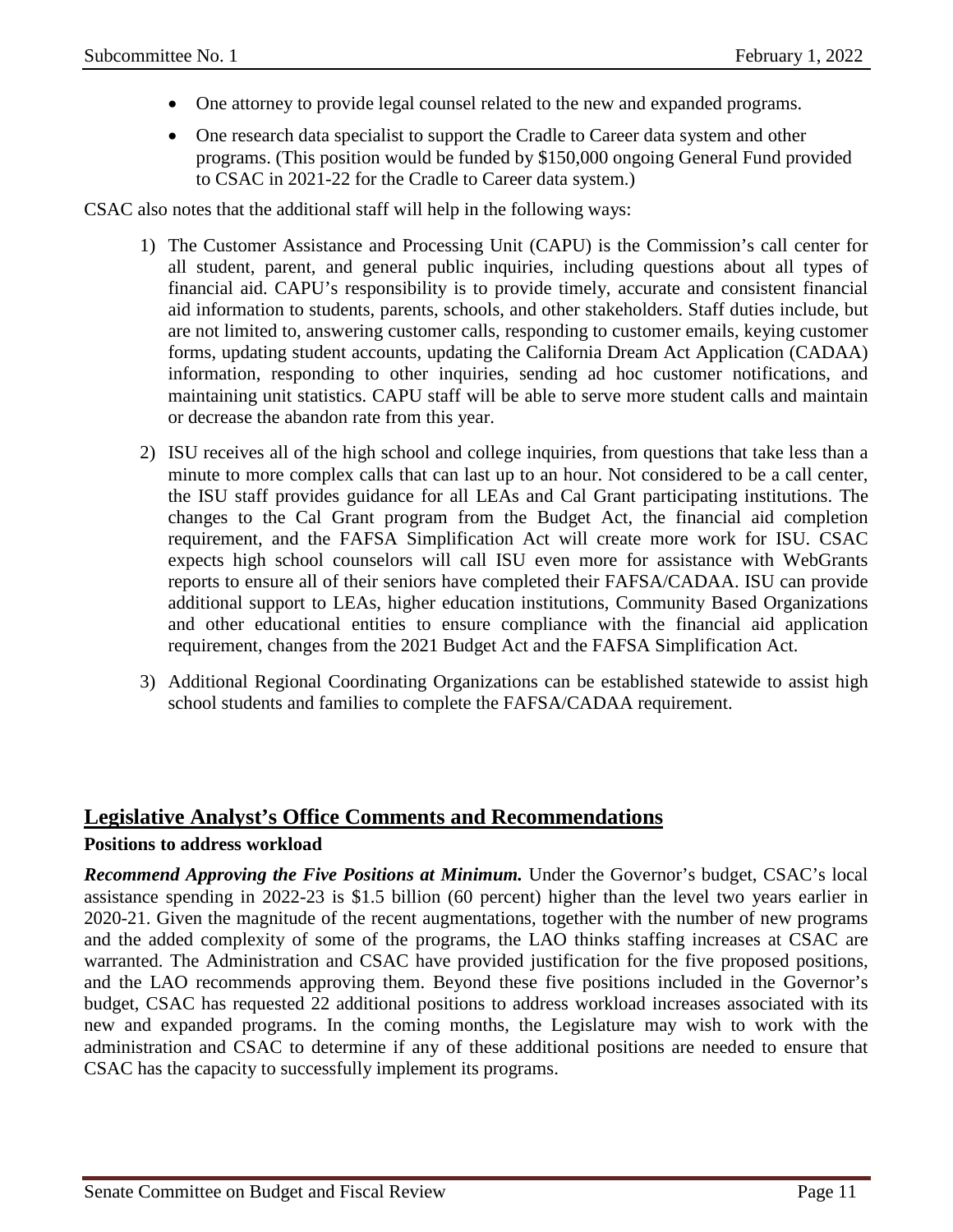### **Cash for College**

*Recommend Approving Proposal and Adding Reporting Requirement.* As part of the requirement to verify that high school seniors complete financial aid applications, districts are to direct students to relevant support services, including but not limited to CSAC's outreach programs. Because this is likely to increase demand for Cash for College workshops, the LAO recommends adopting the Governor's proposal to provide additional one-time funding for this program in 2022-23 (the first year of the requirement). Given that the new requirement is ongoing, there could be continued demand for student support beyond 2022-23. At this stage, however, many questions remain open about the implementation of the requirement—including what types of student support districts will provide, whether those activities will constitute a state-reimbursable mandate, which other entities will provide support, and what gaps in support will remain. The Legislature may wish to monitor these issues in the coming years to help inform its future decisions about the appropriate ongoing funding level for the Cash for College program. To that end, the LAO recommends the Legislature require CSAC to report on the Cash for College program's activities in 2022-23, including the areas of the state covered, the number of workshops hosted, the number of students participating, and the number of applications completed.

## **Suggested Questions**

- Please describe how the five positions proposed are related to the implementation of agreements from last year's budget and other anticipated changes. Does CSAC believe that this reflects the total estimated need for effective implementation of the ongoing financial aid programs in light of recent changes?
- DOF: What went into DOF's decision to include this level of funding and positions in the Governor's budget? Does DOF anticipate augmenting the need in future years?

**Staff Recommendation.** Hold Open.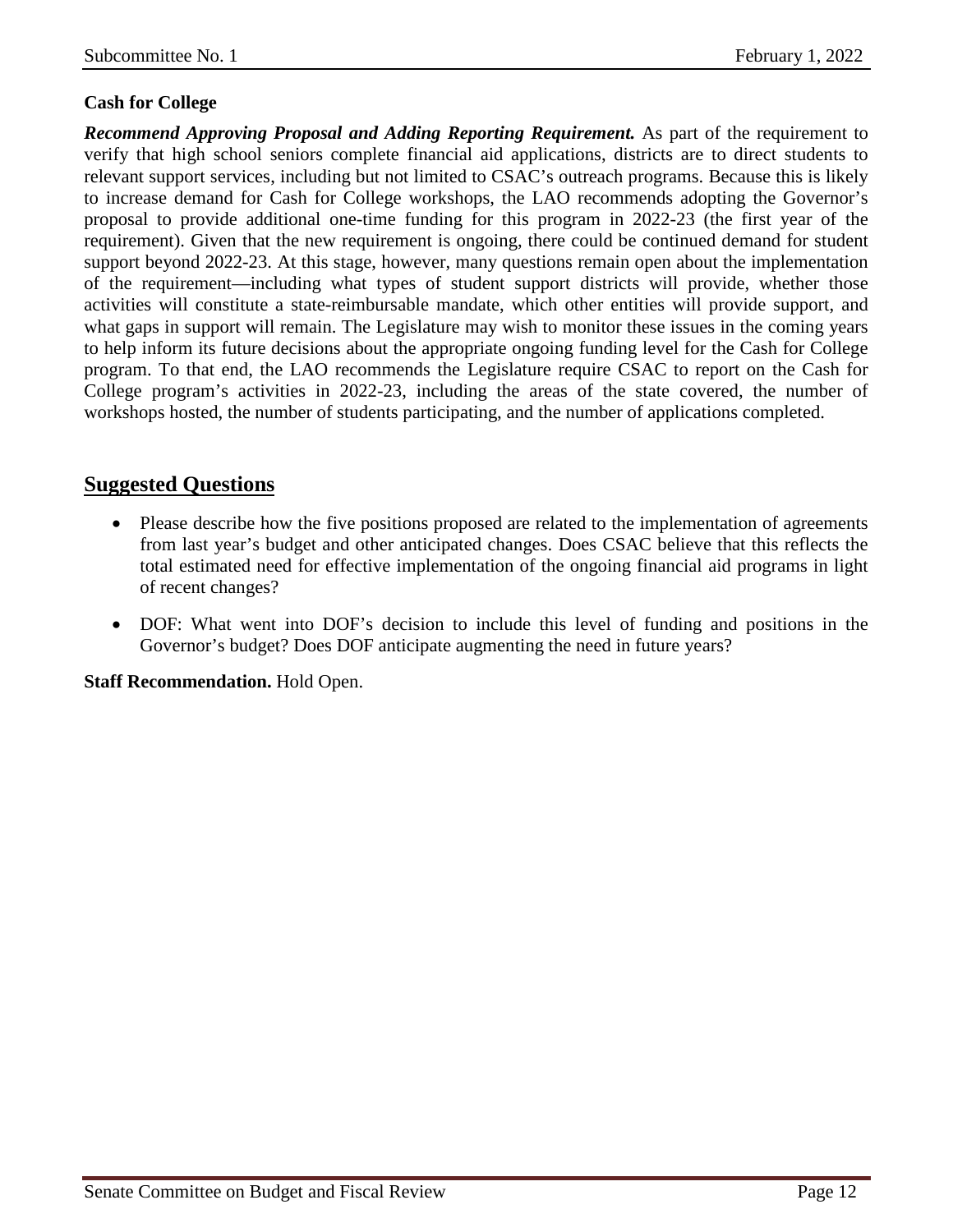## <span id="page-12-0"></span>**6610 CALIFORNIA STATE UNIVERSITY**

## **Overview**

The California State University (CSU) is comprised of 23 campuses. All campuses offer undergraduate and graduate instruction for professional and occupational goals and liberal education programs. For undergraduate programs, each campus requires a basic program of general education regardless of the major selected by the student. In addition to master's-level graduate programs, the CSU offers doctorallevel programs in education, nursing practice, physical therapy, and audiology. The CSU also offers some doctoral degrees jointly with the University of California and with private institutions.

The university is governed by the Board of Trustees, which includes the following 25 members: five ex officio members, 16 members appointed by the Governor to eight-year terms, three members appointed by the Governor to two-year terms (two student representatives, one voting and one non-voting, and one faculty representative), and one alumni representative appointed to a two-year term by the CSU Alumni Council. The Trustees appoint the Chancellor and the campus presidents. The Trustees, the Chancellor, and the presidents develop systemwide policy. The systemwide Academic Senate, made up of elected faculty representatives from the campuses, recommend academic policy to the Board of Trustees through the Chancellor.

The CSU's goals include:

- Offering degree programs in academic and applied areas that are responsive to the needs of citizens of this state and providing for regular review of the nature and extent of these programs.
- Providing public services to the people of California.
- Providing services to students enrolled in the university.
- Offering instruction at the doctoral level jointly with the University of California and with private institutions of postsecondary education, or independently in the fields of education, nursing practice, physical therapy, and audiology.

**Governor's Proposed Budget in 2022-23.** The Governor's budget increases ongoing General Fund for CSU by \$304.1 million and provides a total of \$233 million for one-time initiatives. Much of the new spending is linked to the Governor's compact with CSU. The largest components of CSU's compact are five percent base increases, almost three percent resident undergraduate enrollment growth in 2022-23, and one percent resident undergraduate enrollment growth annually thereafter through 2026-27. Proposals are included in Issues 4-6.

#### **3-YEAR EXPENDITURES AND POSITIONS**

|                                                                                |          | <b>Positions</b> |              | <b>Expenditures</b> |              |              |  |
|--------------------------------------------------------------------------------|----------|------------------|--------------|---------------------|--------------|--------------|--|
|                                                                                | 2020-21  | 2021-22          | 2022-23      | 2020-21*            | 2021-22*     | 2022-23*     |  |
| 5560<br>Support                                                                | 47.708.3 | 48,600.9         | 48,600.9     | \$10,850,637        | \$12,003,756 | \$11,561,533 |  |
| TOTALS, POSITIONS AND EXPENDITURES<br>(All Programs)                           | 47.708.3 | 48,600.9         | 48,600.9     | \$10,850,637        | \$12,003,756 | \$11,561,533 |  |
| <b>FUNDING</b>                                                                 |          |                  | $2020 - 21*$ | $2021 - 22*$        | 2022-23*     |              |  |
| 0001<br><b>General Fund</b>                                                    |          |                  |              | \$3,702,260         | \$5,205,382  | \$4,762,659  |  |
| 0895<br>Federal Funds - Not In State Treasury                                  |          |                  |              | 1,677,475           | 1,720,505    | 1,720,505    |  |
| 0948<br>California State University Trust Fund                                 |          |                  |              | 5.468.902           | 5,075,869    | 5,075,869    |  |
| 3290<br>Road Maintenance and Rehabilitation Account, State Transportation Fund |          | 2.000            | 2.000        | 2,500               |              |              |  |
| <b>TOTALS, EXPENDITURES, ALL FUNDS</b>                                         |          |                  |              |                     | \$12,003,756 | \$11,561,533 |  |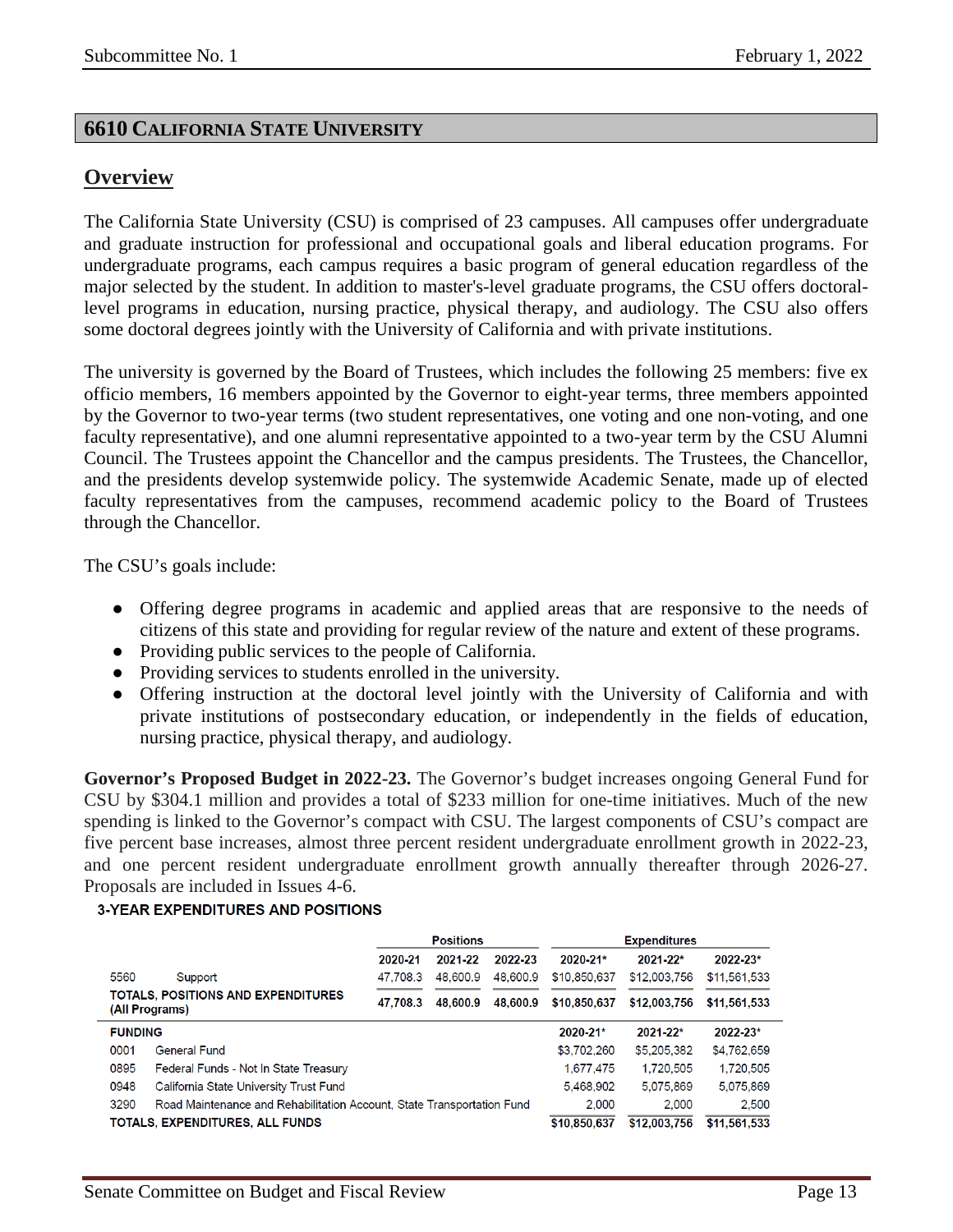#### <span id="page-13-0"></span>**Issue 3: Base Budget Increase, Resident Undergraduate Enrollment Growth, and General Updates**

## **Panel**

- Ryan Storm, California State University
- Dr. Nathan Evans, California State University
- Jennifer Louie, Department of Finance
- Lisa Qing, Legislative Analyst's Office

## **Governor's Budget Proposals**

**Base Budget Increase.** Contingent upon the Administration and CSU reaching agreement on a multiyear compact by the May Revision, the Governor's budget proposes an increase of \$211.1 million, for a five-percent base increase, to support operational costs.

**Resident Undergraduate Enrollment Growth**. The Governor's budget proposes an increase of \$81 million ongoing General Fund to support California resident undergraduate student enrollment growth of 9,434 full-time equivalent students in the 2022-23 academic year.

## **CSU Budget Request**

The CSU requests \$673 million General Fund ongoing to support core operations starting in 2022-23. This amount includes \$75 million to support the Graduation Initiative 2025, \$20 million to support Student Basic Needs, \$75 million for Bridging Equity Divide Through Technology efforts, \$223.3 million to cover salary and benefits (\$209 million for the compensation pool plus \$13.96 million to cover health benefits), \$135 million for academic facilities and infrastructure, \$129.8 million to fund strategic resident enrollment growth (Of this amount, \$87 million would be funded by General Fund and \$42.5 million would be funded by increased tuition revenue from enrolling more students), and \$16.8 million to cover the State University Grant Requirement covered in the revamped Middle Class Scholarship per SB 169. As well, the request includes \$40.5 million to cover mandatory costs, this includes: \$29.6 million for Inflation on Non-Personnel Expenditures, \$3.094 million for maintenance of new facilities and \$7.8 million for minimum wage increases.

## **Background**

**Base Budget.** Since 2013, following the Great Recession the state has provided CSU annual base increases ranging from \$125 million ongoing in 2013 to \$323 million ongoing General Fund in 2019. However, in 2020, the impact of the COVID-19 pandemic and the associated economic downtown led the state to reduce state support at CSU. While the 2020 budget provided a base increase of \$199 million General Fund ongoing to CSU, the budget also included a \$498 million reduction, this resulted in a net reduction of \$299 million ongoing or 7.4 percent. The budget bill specified that this reduction would be restored if federal funding was provided to the state by October 2020. However, this did not occur. The 2020 budget included intent language that CSU use reserves to mitigate cuts, and that the cuts do not have a disproportionate impact on low-income students, students from underrepresented minority groups and other disadvantaged groups.

The 2020 budget also required CSU to report on level of cuts by campus, a description of the stakeholder consultation process used to make the cuts an explanation of how those actions were decided, and a description of how the CSU's decisions minimize harm to the enrollment of and services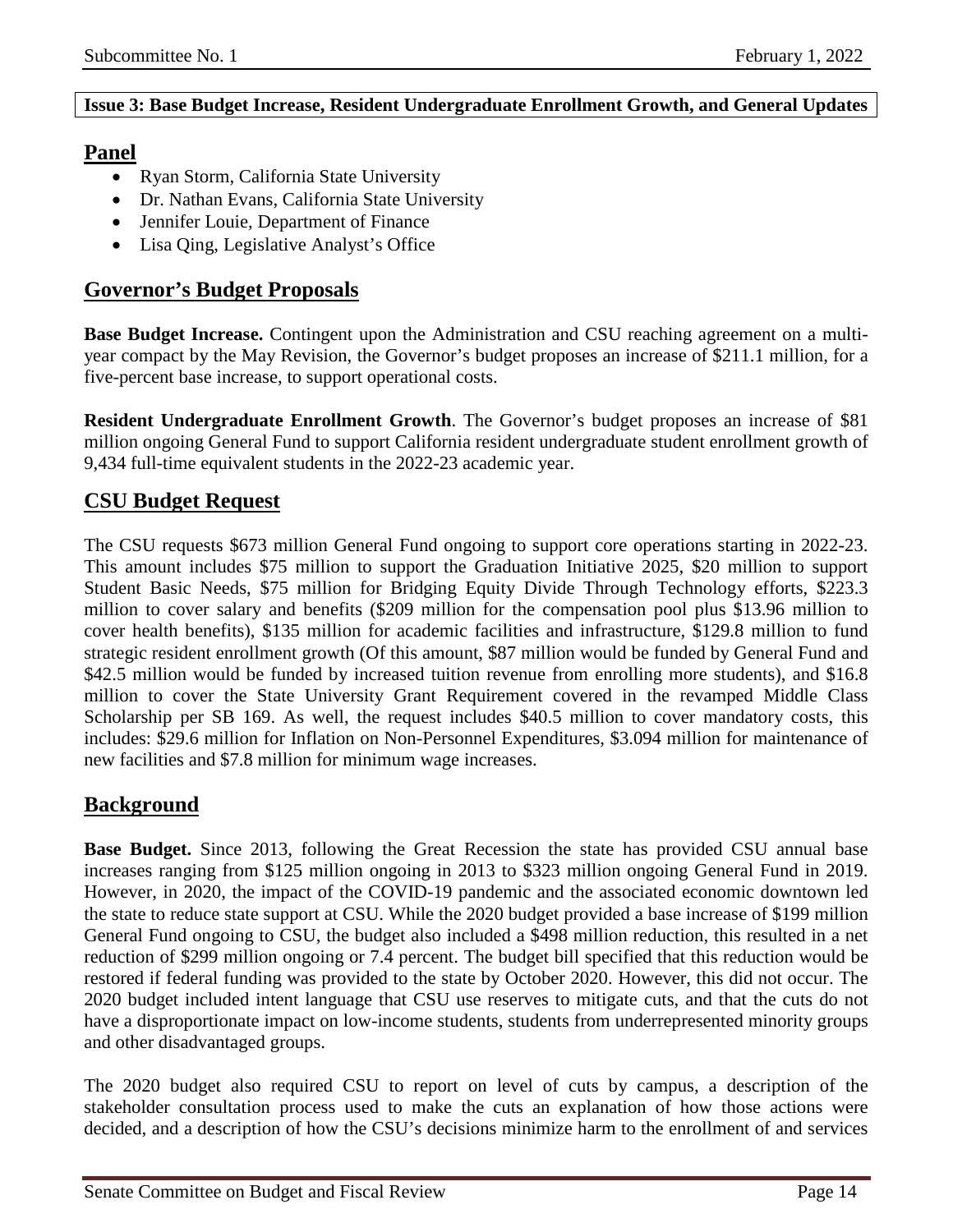provided to students eligible for Pell Grants, students from underrepresented minority groups, and other disadvantaged students. In November 2020, the CSU submitted the report to the Legislature, and noted that after consultation sessions with campus presidents and stakeholders, it was decided that the reduction would be allocated to campuses based on two methodologies: (1) a pro-rata across-the-board reduction based on 2019-20 campus operating budgets, and (2) a campus reduction based on the number of students that were not Pell Grant eligible in 2018-19, this resulted in each campus base budget being reduced by \$793 for every non-Pell grant eligible student enrolled at the campus. Each methodology was applied to half of the budget shortfall. Campus reductions ranged from \$5.6 million to \$28.9 million.

CSU utilized a number of one-time sources to temporarily support the \$299 million funding drop for 2020-21, including the use of designated balances and reserves, the federal CARES Act funding (described below), a slowdown in hiring and a halt on travel. The Chancellor's Office surveyed campuses in August 2020 and January 2021 and found that campuses planned to use over \$200 million or about half of their unrestricted reserves in the 2020 to help address the budget shortfall. However, based on data released at the end of 2020-21, unrestricted reserve levels were up from one year before. This is due to the availability of three rounds of federal assistance. The impact of these reductions will vary by campus, for example, prior to the COVID-19 pandemic, San Francisco State already had operating budget challenges due to declining enrollment, whereas other campuses have been able to avoid layoff notices by implementing budget savings strategies.

**2021 Budget Act.** The 2021 Budget Act provided an increase of \$299 million ongoing General Fund to backfill a reduction made in the 2020-21 Budget Act. Additionally, the budget approved an increase of \$185.9 million ongoing General Fund to reflect a five percent base increase. CSU has discretion over how to spend this augmentation. It likely will use the funds primarily to restore budget cuts, expand course offerings and student supports related to Graduation Initiative 2025, and cover employee compensation cost increases. The 2021 Budget Act also includes a net increase of \$50 million for adjustments specifically to CSU retiree health benefit and pension costs.

**CSU Enrollment Update.** The CSU experienced a drop in university-wide enrollment for the fall 2021 term with 477,466 students as compared to 485,550 for the fall 2020 term and 481,929 for the fall 2019 term. These enrollment numbers are CSU's lowest since fall 2015- when it had 474,571 students.

Moreover, the table below from the LAO shows a notable decline at CSU for resident undergraduate full time equivalent (FTE) students. Enrollment among its new freshmen, transfer students, and continuing students in 2021-22 are all estimated to be down from 2020-21 levels.

#### **Drops in 2021-22 Enrollment Likely Linked to Pandemic**

*Resident Undergraduate Full-Time Equivalent (FTE) Students*

|                                | 2017-18<br><b>Actual</b> | 2018-19<br><b>Actual</b> | 2019-20<br><b>Actual</b> | 2020-21<br><b>Actual</b> | 2021-22<br><b>Estimated</b> |
|--------------------------------|--------------------------|--------------------------|--------------------------|--------------------------|-----------------------------|
| <b>CSU</b>                     | 349,004                  | 348,210                  | 352,693                  | 353,262                  | 340,470                     |
| Change from prior year         |                          | $-794$                   | 4,483                    | 569                      | $-12,792$                   |
| Percent change from prior year |                          | $-0.2\%$                 | 1.3%                     | $0.2\%$                  | $-3.6\%$                    |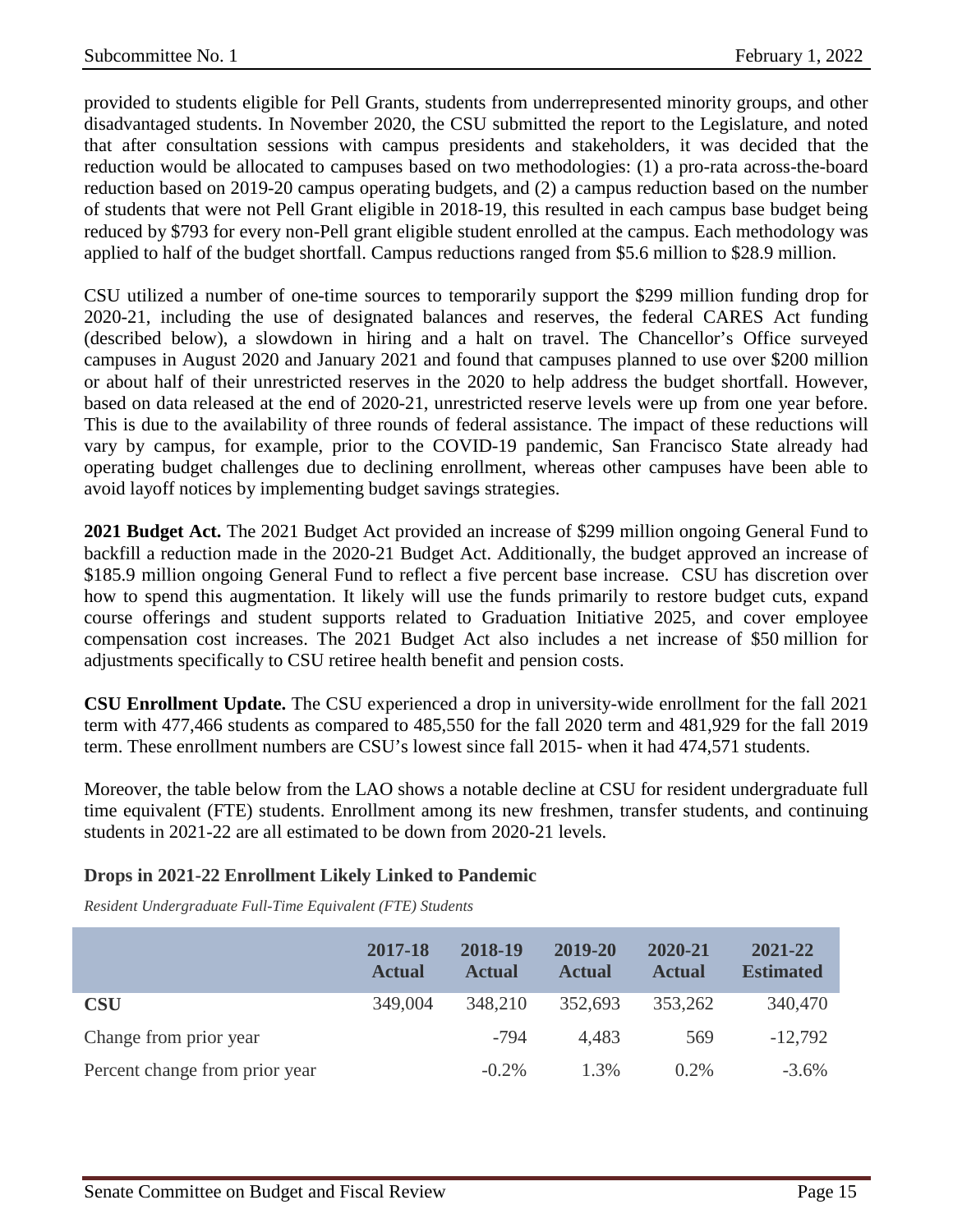**CSU Tuition.** Since 2011-12, tuition rates have remained relatively constant with an increase of \$270 in 2017-18 to support the first year of funding dedicated to Graduation Initiative 2025. The CSU systemwide tuition is \$5,742 per year for a resident undergraduate student. In addition to the systemwide tuition, each campus also charges mandatory campus-based fees, which on average is \$1,697. The CSU tuition and fee average is \$7,439. According to the CSU, 81 percent of student receive financial aid and 77 percent of undergraduate financial aid recipients receive enough grants and scholarships to cover the cost of tuition. CSU reports that the average debt for a CSU baccalaureate degree recipient is \$18,173, this lower than the statewide average of \$21,485 and the national average of \$28,950.

The CSU currently provides more than \$941 million of institutional aid, which includes \$701 million for the State University Grant program. An additional \$815 million from the state Cal Grant program and over \$1 billion from the federal Pell Grant program help CSU undergraduate students cover tuition, fees and some personal expenses.

**CSU Transfer and Associate Degree for Transfer (ADT).** There are currently multiple paths a student may take to transfer to a CSU, such as through an ADT, associate degree, or transfer after earning a few credits, or earning enough credits to reach junior standing and transfer. Navigating the numerous transfer pathways, including the different admission requirements, general education and major requirements, which vary across systems and campuses, often created confusion and barriers for a students' academic success. In an effort to create clearer pathways from California Community Colleges (CCC) to CSU, SB 440 (Padilla), Chapter 428, Statutes of 2010, and SB 1440 (Padilla), Chapter 20, Statutes of 2013, established the ADT at the CCC.

A CCC student earns an ADT after completing 60 transferable coursework, including a minimum of 18 units in a major or area of emphasis and either 39 or 42 units of general education. Existing law requires the CSU to guarantee admission with junior status to CCC students who earns an ADT and has at least 2.0 GPA. Junior status means that a student can complete their bachelor's degree within two years of transferring. CSU is also required to grant ADT students priority admission over all other community college transfer students. While a student is guaranteed admission, some CSU campuses and programs are impacted and cannot offer a slot to every eligible applicant. Statute specifies that the ADT does not guarantee admission for a specific major or campus. CSU is instead required to grant student priority admission to their local CSU campus, and a program or major that is similar to their CCC major and area of concentration. The determination of which ADT programs are "similar" is left to the discretion of CSU campuses. Moreover, statute requires CSU to redirect students who complete ADTs but are denied admission to the campus they applied to another CSU campus with available capacity. Statute also requires CSU to annually report by December 1<sup>st</sup> the number of students admitted with an ADT, the proportion of ADT students who graduate from CSU within two or three years, number of ADT student who were redirected, and enrolled.

On January 26, 2021, the CSU Board of Trustees Committee on Education heard an update on the ADT. The Board agenda item notes that there are currently 40 ADT pathways and all community colleges (except Calbright College) offers an ADT program. CSU notes that when reviewing the major preferences of students transferring from a CCC to a CSU, these pathways account for 90 percent of their preferred majors. The CSU notes that the top CSU majors of ADT transfer students are psychology with almost 3,000 students, followed by business administration, sociology and criminal justice. As shown on the display below, in 2019-20, more than 28,000 new transfer students enrolled at the CSU having first earned an ADT, this is about five percentage points over the prior academic year. Since 2012, students transferring with an ADT grew from three percent to about 42 percent. While the number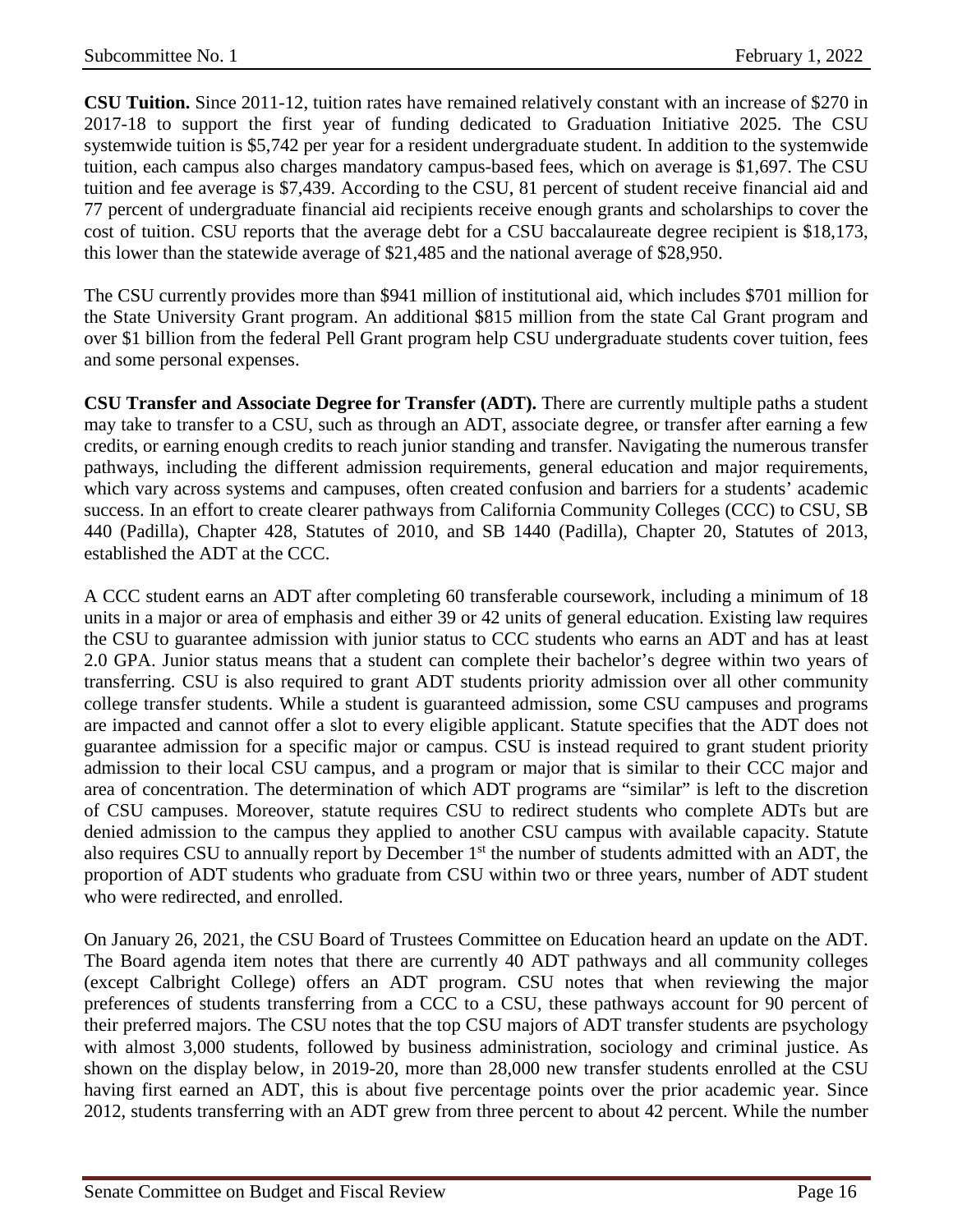of ADTs and transfer students have grown over the last several years, about 41.2 percent of new ADT transfers were enrolled in a pathway not similar to their ADT.



CSU also notes that 55 percent of ADT students who transferred into a similar pathway in fall of 2018 were able to graduate in two years. This compares to about 47 percent of ADT students enrolled in a not similar pathway and 40 percent of students who had no degree or an AA degree.

While the number of students who have transferred over the decade increased, the Campaign for College Opportunity's recent report, *10 Years After Historic Transfer Reform – How Far Have We Come and Where Do We Need to Go?*, noted that share of ADT transfers on a similar path upon enrollment varies greatly across the CSU campuses. For example, just 11 percent of Pomona's, 12 percent of San Luis Obispo's and 13 percent of Humboldt's new transfer students were enrolled in a similar pathway compared to 43 percent of Fullerton's, 29 percent of San Diego's and 30 percent of Long Beach's new transfer students. A majority of CSU campuses have less than 25 percent of their transfer students on an ADT similar pathway.

**Labor and Employee Relations.** On December 20, 2021, CSU and the California Faculty Association (CFA) reached a tentative agreement on a successor contract. The agreement covers the 29,000 instructional faculty, coaches, librarians and counselors across the 23 CSU campuses and, upon ratification by the CSU Board of Trustees and CFA membership, will run through June 30, 2024. The agreement calls for faculty to receive the following: 1) A one-time payment of \$3,500, prorated by each faculty member's 2020-21 time-base, 2) a four percent general salary increase (GSI), retroactive to July 1, 2021, 3) up to a four percent GSI, effective July 1, 2022, dependent on the state budget allocation to the CSU, 4) a 2.65 percent service salary increase (SSI) during fiscal years 2021-22 and 2023-24 for all eligible faculty, including coaches, counselors and librarians and 5) a 2.65 percent post-promotion increase (PPI) during fiscal year 2022-23 for eligible faculty, including coaches, counselors and librarians.

**Graduation Initiative 2025.** Historically, CSU's four-year graduation rate for incoming freshmen was below 20 percent and the two-year graduation rate for transfer students was below 30 percent. To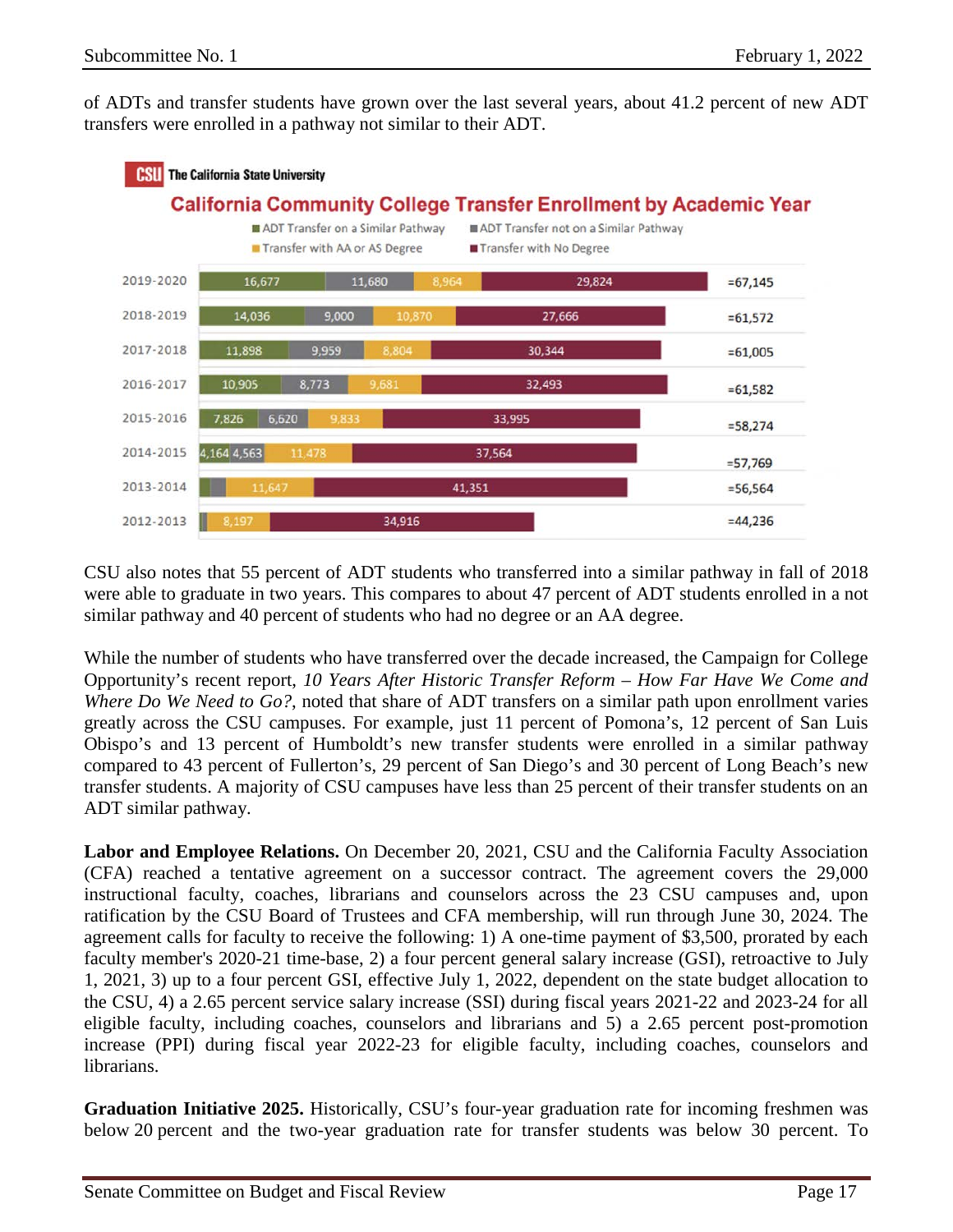address its low graduation rates, CSU launched the Graduation Initiative 2025 and set a systemwide goal to increase the four-year graduation for first time freshman at 40 percent, and the two-year transfer graduation rate at 45 percent by 2025. Currently, the systemwide four-year graduation rate is 33 percent and the two-year graduation rate is 44 percent.

Over the five years, the state has made significant investments in the CSU Graduation Initiative 2025. The 2019-20 budget provided \$45 million ongoing General Fund and \$30 million one-time General Fund for the Graduation Initiative 2025, the 2018-19 budget provided \$75 million ongoing, the 2017 budget provided \$12.5 million one-time, and the 2016 budget provided \$35 million one-time. The 2019 budget required CSU to report on the distribution of funds to campuses, how funds were used, how they were linked to best practices for student success, data on outcomes, how campuses are working to close equity gaps, and growth in management, faculty and support staff positions. The 2021 budget included \$15 million General Fund ongoing to expand the Basic Needs Initiative, a component of CSU's Graduation Initiative 2025 that primarily focuses on addressing student food and housing insecurity

On January 15, 2021, the CSU report to the Legislature and notes that in 2019-20, CSU awarded nearly 110,000 bachelor's degrees, which is the highest number in its history and an increase of more than 23,000 compared to 2015. Additionally, CSU achieved their highest retention rate with 85.5 percent of first-year students who returned for a second year. The report notes that the Graduation Initiative 2025 awards to campuses range from \$1.16 million to \$5.93 million. The report highlights various investments including increasing academic support services, promoting higher unit loads, redesigning curricula, hiring faculty, supporting faculty and student proficiency in virtual learning, among others. The January report also highlights some strategies campuses used to reduce achievement gaps, such as the creation of a pilot program focused on retention of first-generation students, hiring of peer mentors, providing additional instructional support, providing equity minded professional development, among others.

The Graduation Initiative 2025 also seeks to eliminate equity gaps between students who are underrepresented minorities and their peers. As shown in the table from CSU and graphs below, fouryear graduation rates across various student groups have increased overtime, however, there has not been significant systemwide changes in closing the achievement gap. The CSU noted in 2020 that systemwide, the gap between Pell-recipient students and their peers narrowed one percentage point from 10.2 to 9.2. In 2021, the gap has increased back to 10.2. The CSU also slightly narrowed the equity gap for students who identify as African-American, Native American or Latinx from 11.1 percentage points to 10.5 percentage points in 2020. This number has now increased to 12.4 percentage points.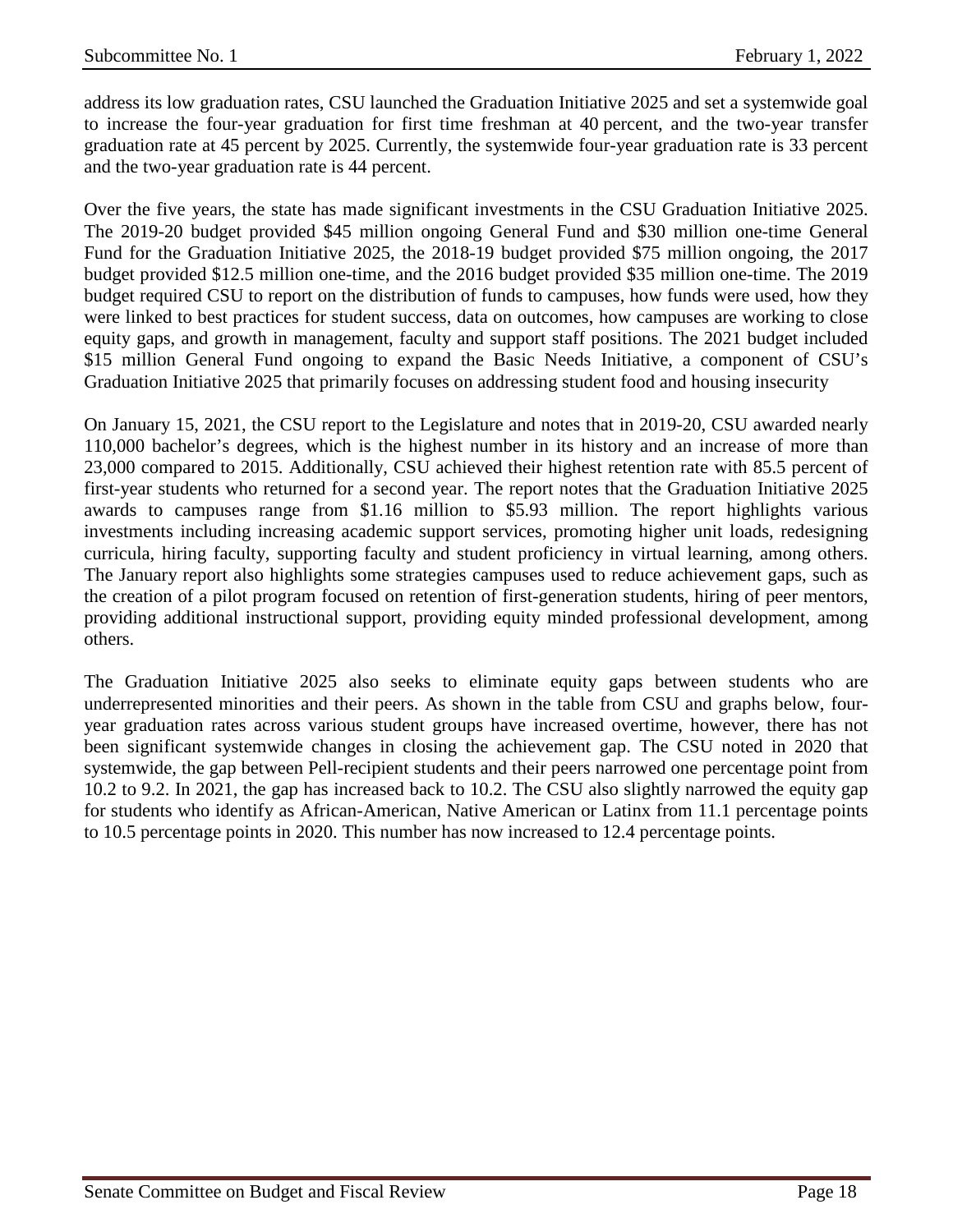| <b>TABLE 4: CSU SYSTEMWIDE GRADUATION INITIATIVE PROGRESS</b> |                                                |        |      |      |      |      |      |      |                     |
|---------------------------------------------------------------|------------------------------------------------|--------|------|------|------|------|------|------|---------------------|
|                                                               |                                                |        | 2016 | 2017 | 2018 | 2019 | 2020 | 2021 | 2025<br><b>GOAL</b> |
|                                                               | <b>First-Time</b>                              | 4-Year | 21%  | 23%  | 25%  | 27%  | 31%  | 33%  | 40%                 |
| <b>GRADUATION</b>                                             | <b>Students</b>                                | 6-Year | 59%  | 59%  | 61%  | 62%  | 62%  | 63%  | 70%                 |
| <b>RATES</b>                                                  | <b>Transfer</b><br><b>Students</b>             | 2-Year | 33%  | 35%  | 38%  | 40%  | 44%  | 44%  | 45%                 |
|                                                               |                                                | 4-Year | 74%  | 75%  | 77%  | 77%  | 79%  | 80%  | 85%                 |
| <b>EQUITY GAPS</b><br>(in percentage)                         | <b>Underserved</b><br><b>Students of Color</b> |        | 12.0 | 12.2 | 10.5 | 11.1 | 10.5 | 12.4 | 0.0                 |
| points)                                                       | <b>Pell Grant Recipients</b>                   |        | 10.0 | 10.6 | 9.5  | 10.2 | 9.2  | 10.2 | 0.0                 |

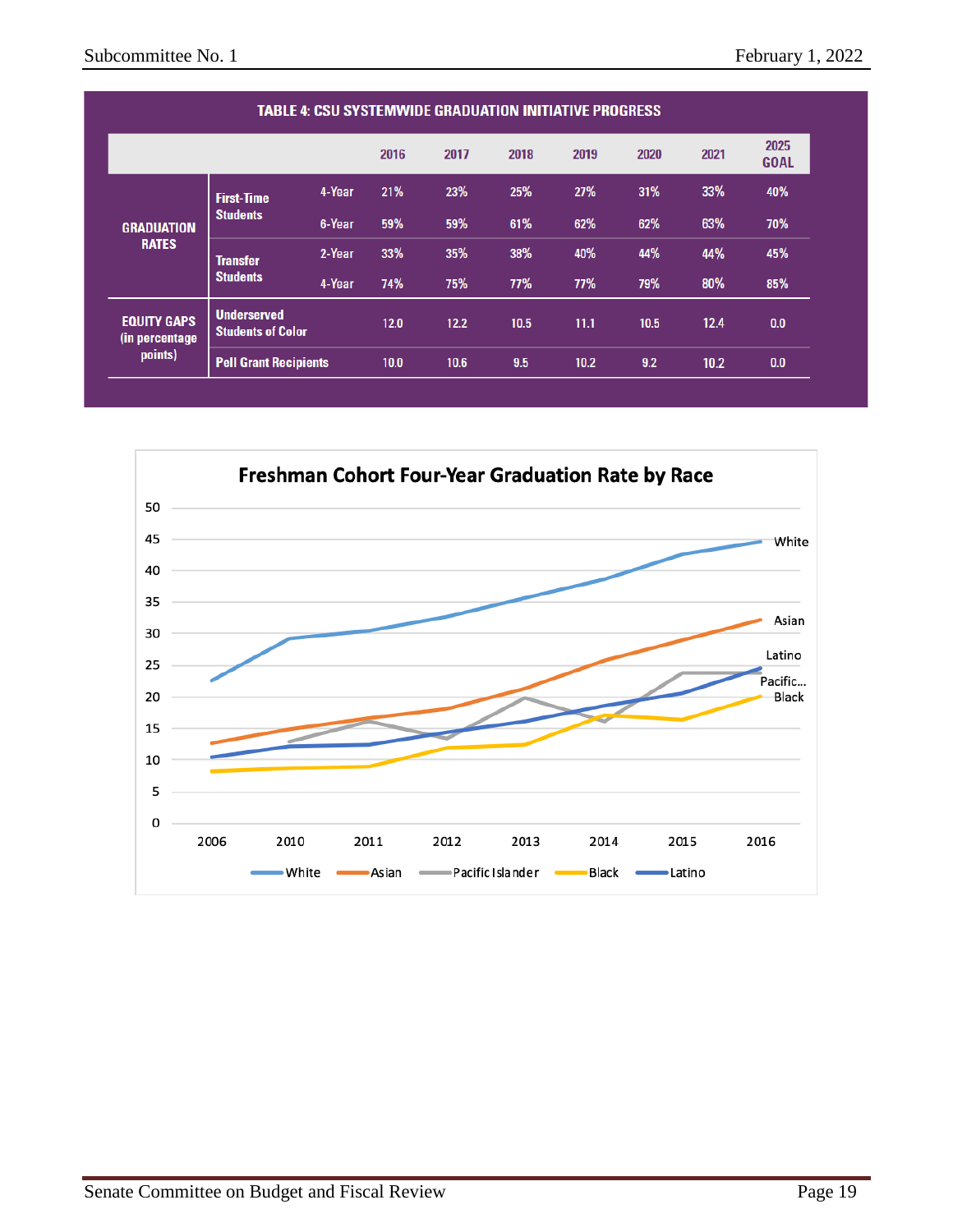

The CSU previously noted that in the spring of 2021 that they will establish a new advisory committee which will provide recommendations to: (1) implement universal adoption of strategies with demonstrated efficacy in improving student retention and graduation; (2) establish campus-based metrics that would assist with accountability and allocation of Graduation Initiative 2025 legislative funding; (3) determine viable strategies to more aggressively close equity gaps, with targeted campusby-campus analysis and adaptation; and (4) disseminate and review progress reports for the system and campuses to guide future areas of focus. The committee submitted a report to Chancellor Castro in July 2021 with a set of recommendations and strategic imperatives for his consideration.

**Swanton Pacific Ranch Rebuild.** Cal Poly's Swanton Pacific Ranch, located in Santa Cruz County, represents one of the most ecologically-diverse, actively-managed, university-held properties found anywhere in the world. The 3,800-acre working ranch is dedicated to providing students and faculty with unparalleled learning and research opportunities for developing climate-resilient range, forest and watershed management practices.

In August 2020, the CZU Lightning Complex fire burned through Cal Poly's Swanton Pacific Ranch in Santa Cruz County, destroying nearly all structures and forcing evacuation. Operations continue to be limited while cleanup continues.

## **Legislative Analyst's Office Comments and Recommendations**

### **Base Increase**

*CSU Faces Several Key Operating Cost Increases in 2022-23.* One notable disadvantage of unrestricted base increases is that the proposed amounts tend to be arbitrary, lacking clear justification based on documented cost increases. CSU has identified several cost increases in 2022-23:

• *Employee Benefits.* CSU estimates the cost of providing employee health benefits will increase by \$14 million due to rising CalPERS-negotiated premiums.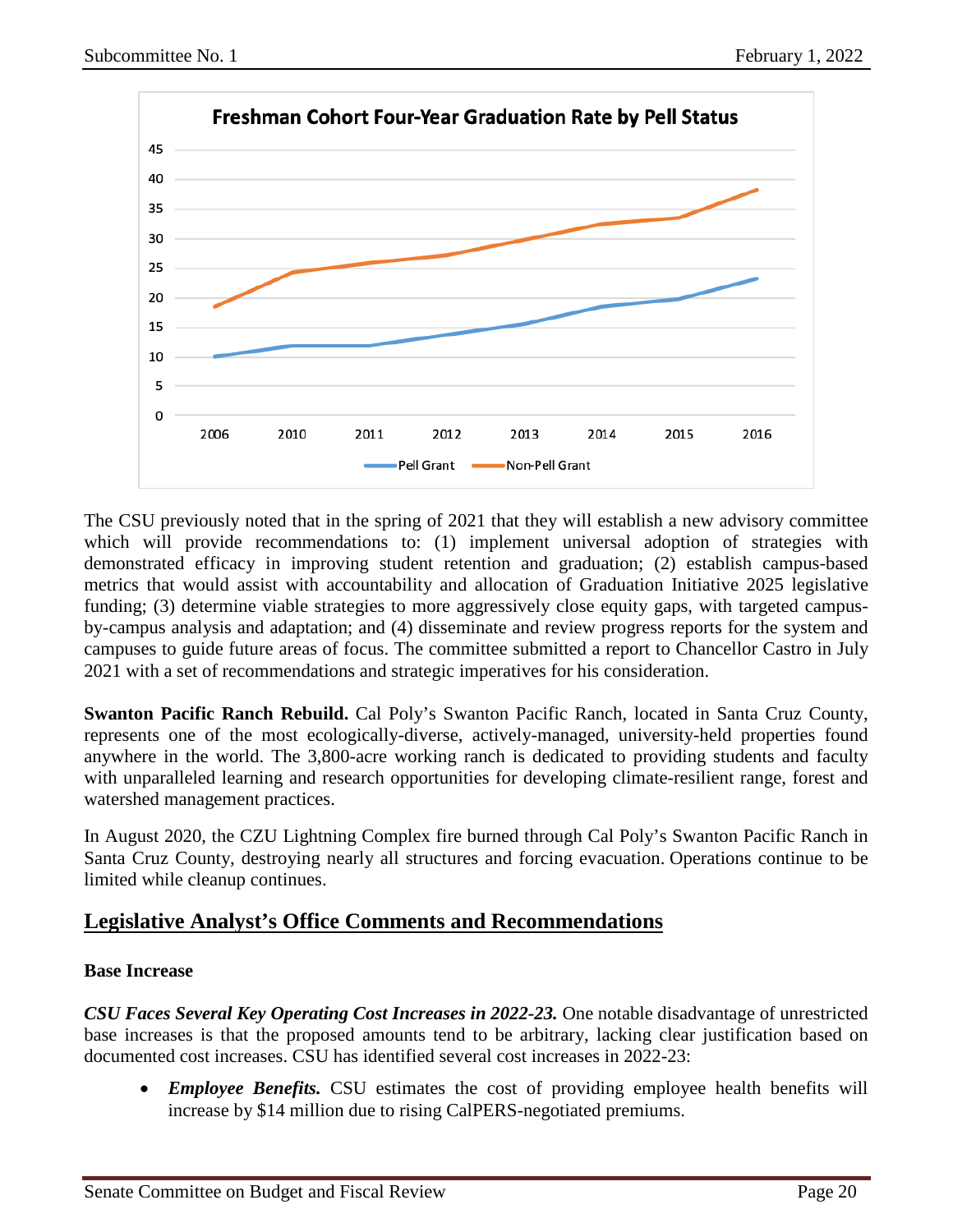- **Faculty Salary Increases.** CSU recently negotiated a tentative agreement with its largest employee group, the California Faculty Association. CSU estimates the cost of the associated increase in salary (and salary-driven benefits) would be \$86 million under the Governor's proposed base increase.
- *All Other Salary Increases.* Most of CSU's non-faculty employees either have open contracts for 2022-23 or are non-represented. CSU estimates the cost of every 1 percent increase in its salary pool (including salary-driven benefits) for these employees is approximately \$23 million.
- *Other Operating Costs.* CSU has identified costs totaling \$40 million to cover certain other costs over which campuses have limited flexibility—namely a statutory increase in the minimum wage, inflation on operating expenses and equipment, and the ongoing maintenance of new facilities.

*Recommend Building Base Increase Around Identified Operating Cost Increases.* The LAO recommends that the Legislature decide the level of base increase to provide CSU by considering the operating cost increases it wants to support in 2022-23. This could include employee health benefits, salary increases for employee groups with previously negotiated agreements, increases in the salary pool for other employee groups, and various other operating costs. For illustration, at the Governor's proposed augmentation level (\$211 million), the Legislature could cover benefit cost increases, the previously negotiated salary increases, an approximately three percent increase in the salary pool for all other employee groups, and certain other operating costs identified by CSU.

### **Enrollment**

*Given Recent Enrollment Decline, Legislature Could Reconsider 2022-23 Expectations.* When the Legislature set the 2022-23 enrollment target last June, it likely did not anticipate an enrollment decline in 2021-22. CSU is estimating, however, about 13,000 (3.6 percent) fewer resident undergraduate FTE students in 2021-22 than in 2020-21. If CSU were to grow 9,434 additional students in 2022-23 from the depressed current-year level, it still would be serving about 3,000 fewer students than it did in 2020-21. The LAO thinks this likely runs counter to the Legislature's intent to expand access and fund greater enrollment at CSU. In light of this updated information, the Legislature may wish to reconsider providing CSU any augmentation for enrollment growth in 2022-23.

*Recommend Setting Enrollment Target for 2023-24.* Given the timing of campus admissions decisions, the LAO thinks it is unlikely CSU could enroll significantly more students in 2022-23 than under the Governor's budget (349,904 resident undergraduate FTE students). However, CSU potentially could grow enrollment in 2023-24. The LAO recommends that the Legislature set a target enrollment level for 2023-24 in the *2022-23 Budget Act*, sending an early signal about its expectations before campuses begin making admissions decisions next spring. Aligning with their comments in the previous section, they recommend providing enrollment growth funding to cover the associated cost, rather than having CSU accommodate the cost from within an unrestricted base increase. (The LAO recommends providing funding in 2023-24 but signaling intent in the *2022-23 Budget Act.*) The LAO estimates that every one percent growth in resident undergraduate enrollments in 2023-24 would add about 3,500 FTE students, at a General Fund cost of around \$35 million. When deciding its enrollment target, the Legislature could consider the factors below.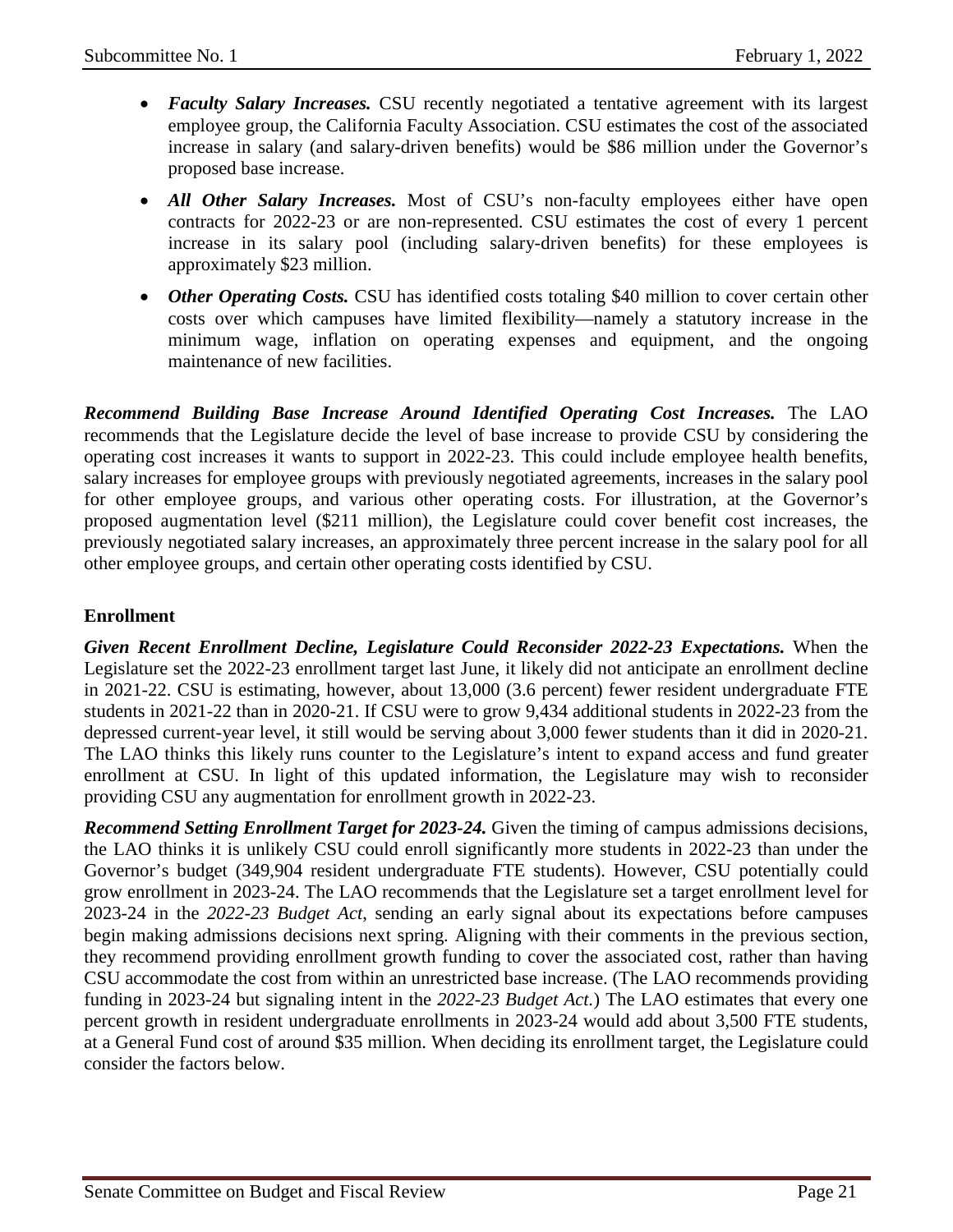- *High School Graduates*. The Department of Finance projects the number of high school graduates in California to increase by 0.6 percent in 2022-23, which is in turn expected to increase CSU freshman enrollment demand in 2023-24.
- *Community College Students*. Community college enrollment declined in 2020-21, and a further drop is expected in 2021-22. Correspondingly, CSU reports a 9.6 percent decline in new transfer students in fall 2021, and an even steeper decline to date in transfer applications for fall 2022. It is uncertain whether transfer enrollment demand will recover by 2023-24.
- *Continuing Cohorts.* In fall 2021, the number of new students entering CSU was 6.8 percent lower than in the previous fall. This smaller new cohort will remain at CSU for the next few years, potentially leading to fewer continuing students in 2023-24.

## **Suggested Questions**

- The Governor's budget proposal is smaller than the CSU's budget request and CSU's stated need. Within the \$211 million proposed in the Governor's budget, what are your priorities that would be covered? Overall, what will CSU fund with the \$211 million if this base amount is not increased in the final budget agreement?
- Please discuss the differences in enrollment for fall 2021 as compared to 2019 and 2020. Why has enrollment declined in 2021 compared to the previous two years?
- The Governor's budget provides enrollment growth funding for 2022-23. What are the implications of the fall 2021 decline for 2022-23 enrollment levels?
- The 2021 budget included \$15 million General Fund ongoing to expand the Basic Needs Initiative, a component of CSU's Graduation Initiative 2025. How were the funds allocated and used by campuses for basic needs? The 2021 budget also provided another \$15 million specifically for mental health. How were these funds for mental health allocated and used by campuses for basic needs?
- Please provide a status update on GI 2025. What recommendations have the Graduation Initiative 2025 Advisory Committee developed to date and which of these recommendations are prioritized by CSU going forward? How does CSU plan to implement these recommendations?
- Please provide an update on the Swanton Pacific Ranch rebuild. Does CSU believe that any further assistance is needed to continue the rebuild efforts?

**Staff Recommendation.** Hold Open.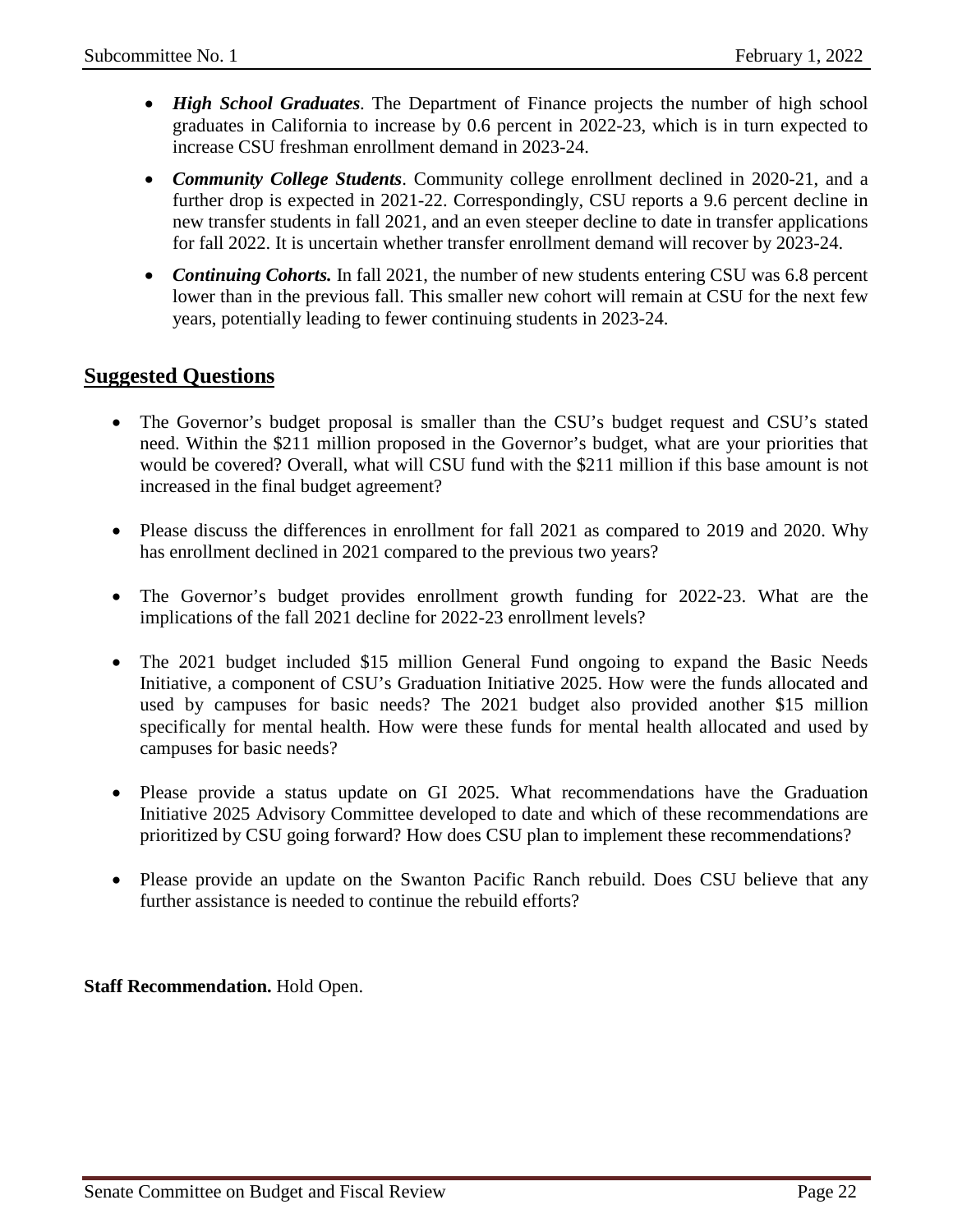#### <span id="page-22-0"></span>**Issue 4: Deferred Maintenance and Energy Efficiency at CSU**

## **Panel**

- Ryan Storm, California State University
- Elvyra San Juan, California State University
- Jennifer Louie, Department of Finance
- Lisa Qing, Legislative Analyst's Office

## **Governor's Budget Proposal**

The Governor's budget proposes an increase of \$100 million one-time General Fund for deferred maintenance and energy efficiency projects at CSU campuses.

## **CSU Budget Request**

The CSU's adopted budget requests \$135 million for academic facilities and infrastructure, which could cover facility renovation and improvement, such as seismic projects, critical infrastructure needs, system upgrades, facilities, and deferred maintenance. The CSU's adopted budget also requests \$3.094 million to address mandatory costs of addressing maintenance of new facilities which are scheduled to open in 2022-23. This regular maintenance includes costs of utilities, building maintenance, custodial, landscape and administrative support. In addition to these ongoing requests, the CSU's adopted budget request includes \$1 billion in one-time funds to address its deferred maintenance backlog.

## **Background**

Prior to 2014-15, the state sold bonds to support CSU's academic facilities and paid the associated debt service. Beginning in 2014-15, the state altered this approach by authorizing CSU to use its operating funds to finance deferred maintenance, facility renewal and renovations, building replacements and new facilities to serve enrollment growth. In a related action, the 2014-15 budget package shifted \$302 million in ongoing base funding into CSU's main support appropriation. The amount equated to what the state was paying for CSU debt service at the time.

Moving forward, CSU is expected to pay off all debt—both for outstanding state bonds and any new CSU bonds—from its main General Fund appropriation. The new process limits the CSU to spending a maximum of 12 percent of its main General Fund appropriation on debt service and pay-as-you-go academic facility projects. By combining capital outlay and support into one CSU budget item, the state intended to incentivize CSU to weigh the tradeoffs of supporting more operating costs (such as compensation increases and enrollment growth) with funding new capital projects.

Over the last several years, the state has provided CSU with one-time funding for deferred maintenance. The 2015-16, 2016-17 and 2018-19 budgets provided \$25 million, \$35 million, and \$35 million in onetime General Fund, respectively, for deferred maintenance. The 2019-20 budget provided \$239 million one-time General Fund to support deferred maintenance and child care center projects. The budget required the Department of Finance to notify the Joint Legislative Budget Committee regarding the list of projects and the associated costs 30 days prior to allocation of funds. In response to the COVID-19 economic downturn, the 2020-21 budget authorized CSU to redirect up to \$146 million General Fund in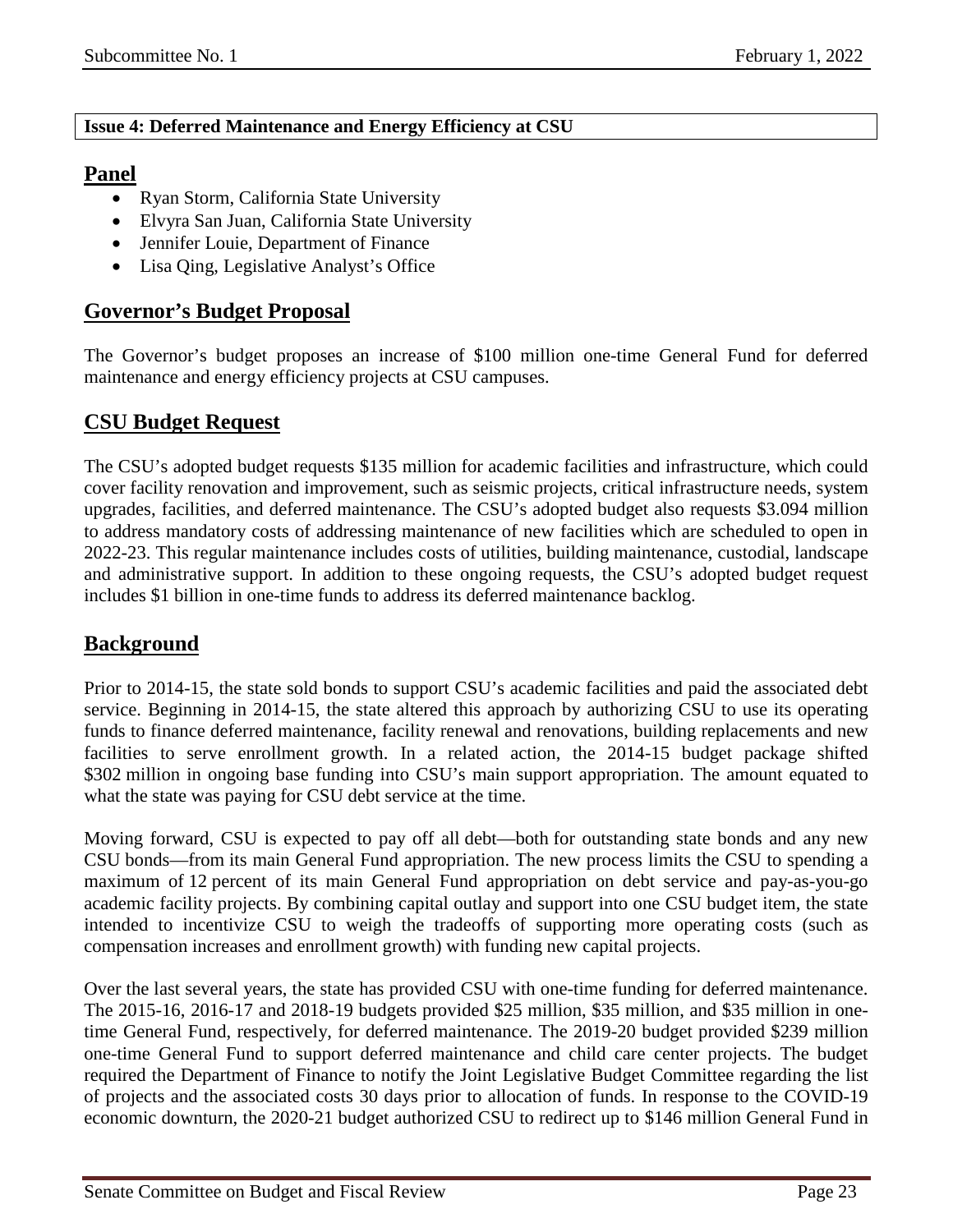unspent deferred maintenance funds from 2019-20 to be used in 2020-21 to support core operations, including enrollment and student support services. CSU did not opt to use this authority.

The 2019-20 budget included supplemental reporting language requiring CSU to report by January 1, 2021, a plan to ensure its academic facilities are well maintained. The maintenance plan must include estimates of annual spending, need, total amount of the backlog, and how much it would cost to eliminate the backlog. Additionally, the report must provide an update regarding seismic safety issues across campuses, and the cost, timeline and plan on how to address them.

The January 15, 2021 report estimates a renewal backlog of \$4.01 billion covering infrastructure, HVAC/energy, fire/life safety, building envelope, roadways, elevators, interiors and seismic. In addition, CSU estimates an annual average increase of \$308 million in deferred renewal need over the next 10 years. To adequately eliminate the existing backlog and the projected annual increases to that backlog, the CSU estimates it needs to spend \$708 million each year for the next ten years. Infrastructure and academic facilities deferred maintenance backlog varies by campus, ranging from \$15 million at Maritime Academy to \$356 million at San Jose State. In 2021-22, campuses and the Chancellor's Office identified approximately \$750 million in priority deferred maintenance projects. The CSU figure below categorizes the types of projects.



CSU reviews several factors in the allocation of deferred maintenance funds. These factors include: (1) critical infrastructure systems whose failure would result in an interruption of operations on either a campus wide or critical building level, (2) building systems such as HVAC, electrical, elevators, (3) replacing obsolete utility systems, (4) fire life safety and seismic projects, and (5) special needs projects such as making campuses more resilient considering climate change.

The CSU notes that many of their identified deferred maintenance projects provide for improved energy efficiency. For example, HVAC, electrical, building envelope or infrastructure project may improve energy efficiency or lower their water consumption. Of the \$750 million in projects identified in the 2021-22 budget year, over \$500 million fall into this category.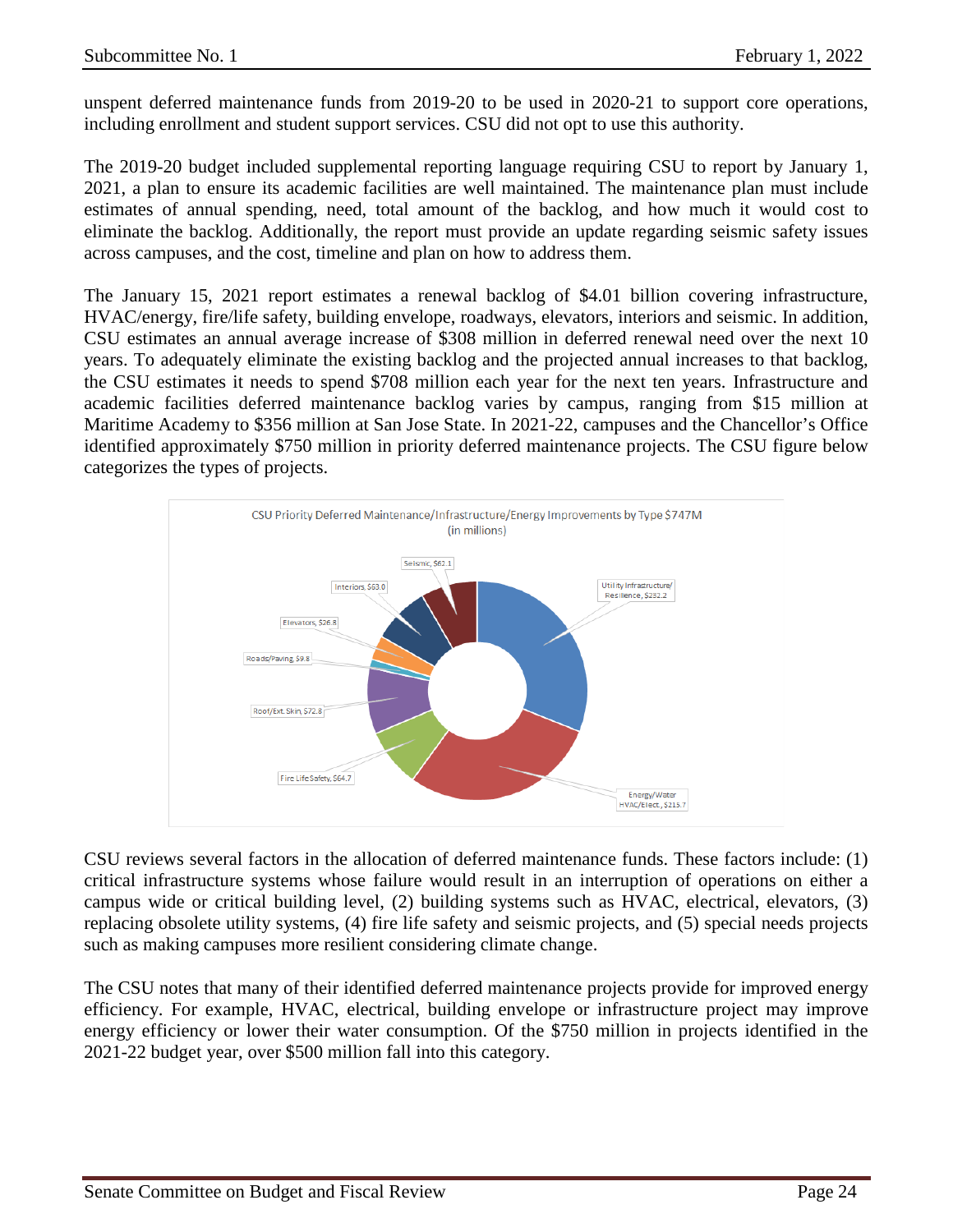## **Legislative Analyst's Office Comments and Recommendations**

*Proposal Is Prudent, But Does Not Address Underlying Issue.* CSU currently reports a \$5.8 billion maintenance backlog. Providing one-time funds for deferred maintenance projects would help in addressing this backlog, while also helping to avoid more expensive facilities projects (including emergency repairs) in the long run. One-time funding would not, however, address the underlying cause of the backlog. Backlogs tend to emerge when campuses do not set aside enough funding from their support budgets to maintain their facilities on an ongoing basis. CSU estimates it would need to spend an average of \$284 million annually over the next ten years to address its capital renewal needs and prevent its backlog from growing. This is about \$100 million more than the best available estimate of CSU's current annual spending on these types of projects (\$182 million).

*Recommend Considering Governor's Proposal as a Starting Point.* To address CSU's maintenance backlog, the LAO recommends that the Legislature provide at least the \$100 million proposed by the Governor. As it deliberates on the Governor's other one-time proposals and receives updated revenue information in May, the Legislature could consider providing CSU with more one-time funding for this purpose. In addition to providing one-time funding, the LAO encourages the Legislature to begin developing a long-term strategy around university maintenance and capital renewal needs. Potential issues to consider include timing, fund sources, ongoing versus one-time funds, and reporting. Given the magnitude of the ongoing maintenance and capital renewal needs at the universities, developing such a strategy would likely require significant planning beyond the 2022-23 budget cycle.

## **Suggested Questions**

- The Governor's budget proposal is smaller than the CSU's budget request and CSU's stated need. How does CSU plan to reconcile this? Which projects will it fund with this proposal and how were proposals selected?
- What are the up-to-date projections for the estimates to address the backlog?

#### **Staff Recommendation.** Hold Open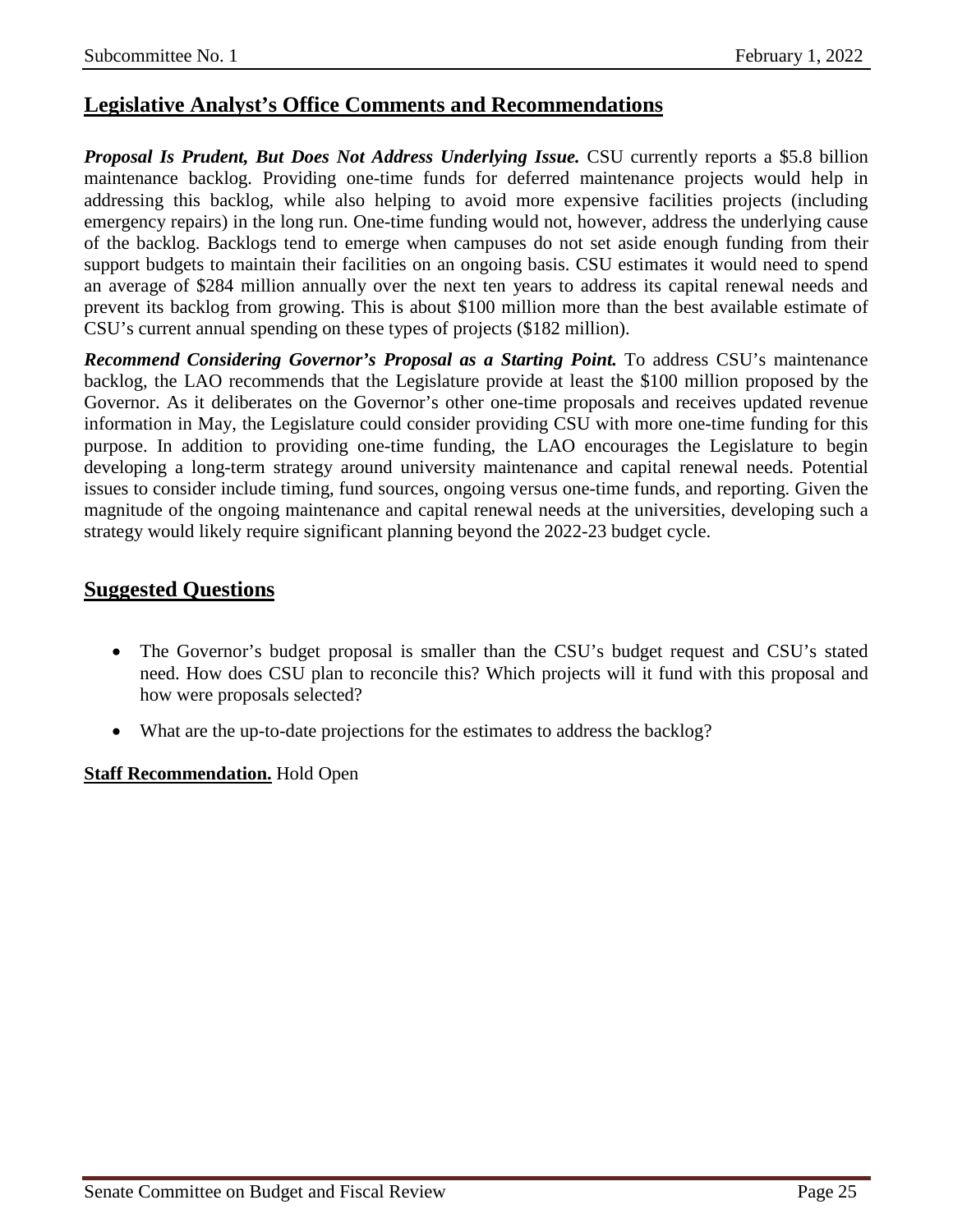#### **Issue 5: Student Housing Updates**

## **Panel**

- Ryan Storm, California State University
- Elvyra San Juan, California State University
- Rebecca Kirk, Department of Finance

## **Governor's Budget**

Per the 2021 Budget Act agreements, the 2022-23 proposed budget provides \$750 million one-time General Fund for the second installment of a planned \$2 billion one-time General Fund appropriation over a three-year period. This augmentation was included in the 2021-22 budget agreement.

# **Background**

California's housing crisis threatens the state's higher education goals of increasing access and improving affordability. For most students, housing costs are higher than tuition. Despite a significant recent student housing building boom at both the University of California (UC) and California State University (CSU), many campuses report waiting lists for on-campus housing, and students struggle to find affordable and safe off-campus options. Campus housing programs, which suffered losses during the COVID-19 pandemic, are struggling to fund new construction or renovation projects that keep student costs down and address local government and neighborhood concerns.

The need for more student housing on or around campuses is clear:

- Homelessness is prevalent across California's three higher education segments, with 1 in 20 students at UC, 1 in 10 students at CSU, and 1 in 5 students at California Community Colleges (CCC) reporting experiencing homelessness at some point during the academic year. Even more students experience some form of housing insecurity. For example, 16 percent of UC students in 2020 reported sleeping in nontraditional housing arrangements (such as a hotel, transitional housing, or outdoor location) because they lacked permanent housing.
- Affordable, on-campus housing is a benefit to students. A report to the CSU Board of Trustees in July 2020 noted that research across college campuses nationally and within the CSU suggest that students living on campus have higher grade point averages and lower academic probation rates, higher retention and graduation rates, and shorter time to graduation than their off-campus peers.
- Insufficient student housing can hinder campuses' ability to increase enrollment and serve more Californians. Both UC Davis and UC Santa Cruz, for example, have agreements with local governments that limit increased enrollment unless housing is added to accommodate that growth. CSU Humboldt has launched a plan to become a polytechnic university and more than double its student body in the next decade, but campus officials note that on-campus housing must be built before dramatically increasing enrollment. The local housing market cannot accommodate thousands of new students.

Historically, student housing has rarely been a discussion point for the education subcommittee, as the state does not traditionally support housing costs and has left campuses and the systems to develop and support their own housing programs, supported by student rent. Given the state's housing crisis, however, that is changing. In urban areas, local market rental rates – among the highest in the country -